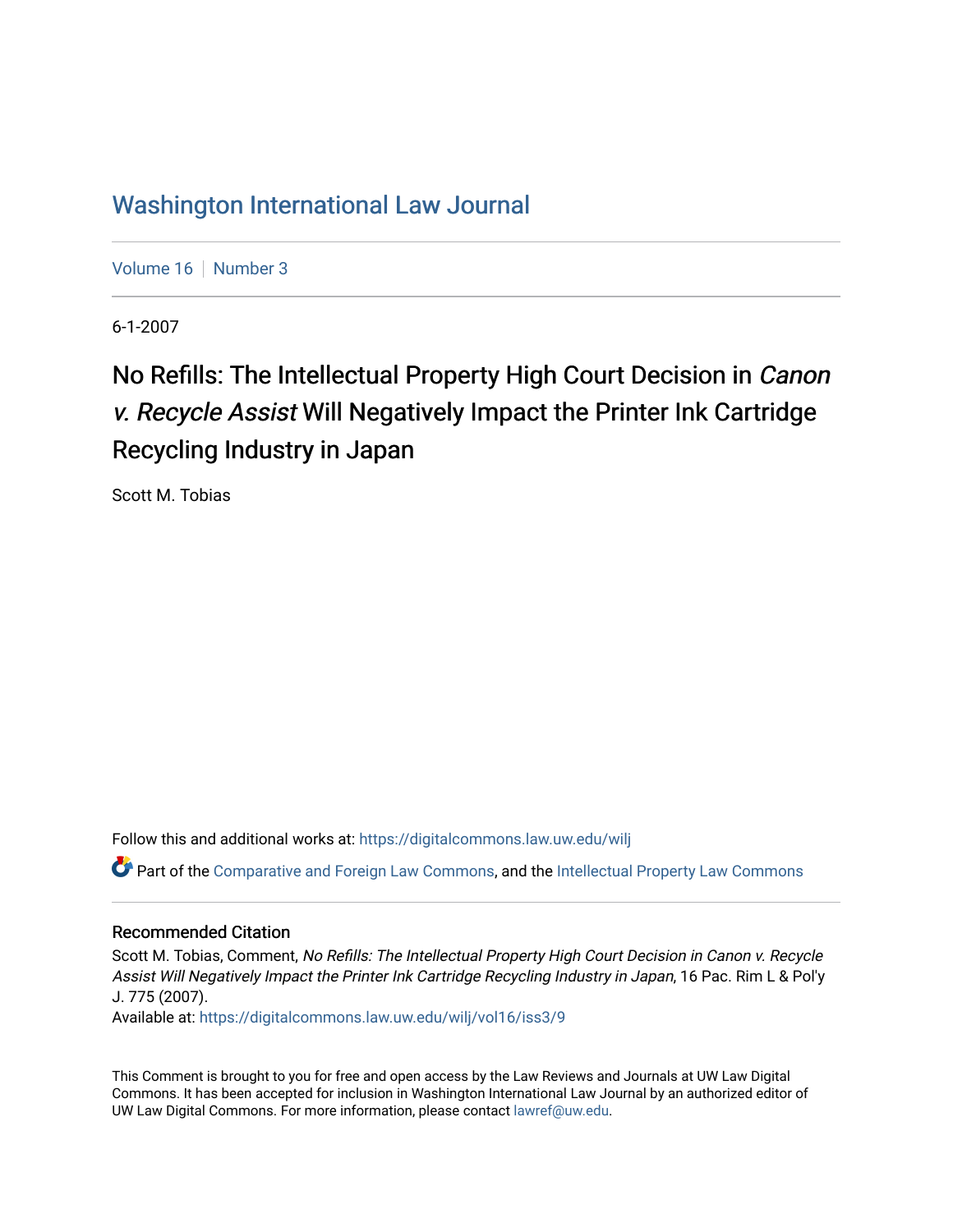# **NO REFILLS: THE INTELLECTUAL PROPERTY HIGH COURT DECISION IN CANON V. RECYCLE ASSIST WILL NEGATIVELY IMPACT THE PRINTER INK CARTRIDGE RECYCLING INDUSTRY IN JAPAN**

#### **Scott M. Tobias**†

*Abstract:* In its decision in *Canon v. Recycle Assist*, the Japanese Intellectual Property High Court held that Recycle Assist had infringed on Canon's patent for a printer ink cartridge by importing used Canon cartridges that had been cleaned and refilled with ink by a third party. The court found that the third party had modified essential elements of Canon's patented ink cartridge, and therefore the modifications constituted not permissible repair, but infringing and impermissible remanufacture. The court defined essential elements as those intended to solve the technical problems present in similar, prior inventions. Unfortunately, the court failed to define clearly how to identify the technical problems that an invention is intended to overcome. This lack of clarity will have a chilling effect on businesses that recycle used ink cartridges. Such companies will now have no way of knowing for certain whether a Japanese court will find they have infringed on the patents of original equipment manufacturers.

Because the availability of recycled cartridges benefits consumers by lowering cartridge prices and benefits the environment by promoting reuse, the court should revisit its decision and reformulate its rule for repair in order to encourage cartridge recycling. The court should modify its rule for permissible repair by removing the technical problem test entirely and adopting the broader United States standard that allows repair so long as the useful lifetime of the patented product has not expired. If the court retains the essential element test, it should create an exception and permit repair when the essential element modified is a staple good. Alternatively, the court could adopt the United States patent misuse doctrine, giving an accused infringer a defense when it can show that the patent holder unfairly tied its patented product to an unpatented, staple good in order to gain a market advantage.

#### I. INTRODUCTION

Imagine you have saved money to buy a new car, and one day you see an advertisement for a new model of car from a well-known, respected automobile manufacturer. The car is perfect—it has everything you have dreamed that you want in a car, at a price so low that you can hardly believe it. You ask yourself, "How can anyone sell a new car so cheaply?" The next day you go to the local dealership to look at the car. It does not disappoint, and after a short conversation (involving suspiciously little haggling) you drive away excited in your brand-new car. Over the next week you drive it everywhere, showing it to friends, family, co-workers, casual acquaintances,

 <sup>†</sup> <sup>†</sup> The author thanks Professor Toshiko Takenaka, Professor Veronica Taylor, Robert Britt, Takamori Ueta, and the editors of the *Pacific Rim Law & Policy Journal* for their invaluable insight and help in the development of this Comment.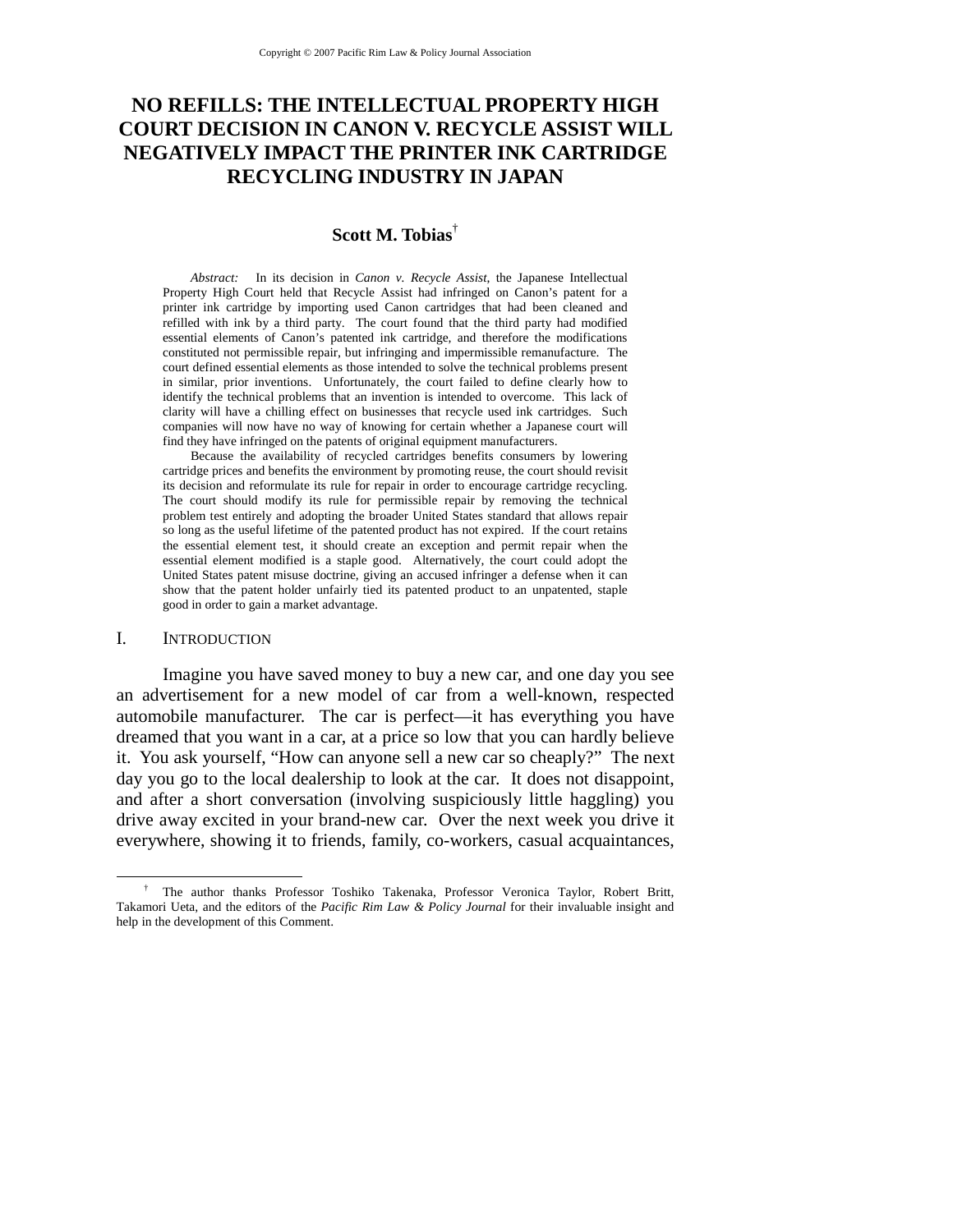and strangers who you wish to make envious. With so much driving you soon run out of gas and make your way to a gas station. To your amazement you cannot find the opening to the gas tank. You dig out the owner's manual and it tells you something strange: your new car runs on a specially formulated, high-performance fuel that is only available from the dealership. For a fee, the dealership will happily replace your fuel tank (because the fuel is only sold as part of a replacement tank), and any attempt by you the owner to otherwise refuel the car will infringe the manufacturer's patent and open you up to a lawsuit. Suddenly, you realize how the car company is able to sell their new cars so cheaply. The manufacturer makes its margins on the replacement gas tanks.

While this hypothetical is far-fetched, it illustrates a key business strategy employed by printer manufacturers. They sell the printer at a low price and then make money by selling replacement ink cartridges.<sup>1</sup> The difference between the car hypothetical and this business practice is largely in the perception of consumers. If a car maker tried to treat a car's gas tank the way printer makers treat the ink cartridge, consumers would be shocked and outraged. However, we have become accustomed to buying printer cartridges from the printer maker and from no other source. Recently, certain companies have tried to give consumers another option by refilling and reselling used ink cartridges to consumers at a lower price than that of a new ink cartridge. $^{2}$ 

On January 31, 2006, a court in Japan frustrated the business plan of one such cartridge reseller. In *Canon v. Recycle Assist*, 3 the Japanese Intellectual Property High Court ("IP High Court"), sitting in Grand Panel,<sup>4</sup> held that defendant Recycle Assist had infringed on patents owned by printer manufacturer Canon by reconditioning, refilling, and reselling used ink cartridges.<sup>5</sup> The court rejected Recycle Assist's defense that its activities constituted repair and were permissible because Canon's patent rights were exhausted by the sale of cartridges to consumers.<sup>6</sup>

 <sup>1</sup> Tom Spring, *Why Do Ink Cartridges Cost So Much?*, PCWORLD.COM, Aug. 28, 2003, http://www.pcworld.com/article/id,112199-page,1/article.html. 2

Damon Darlin, *New Printer Cartridge or a Refill? Either Way, Ink is Getting Cheaper*, THE NEW YORK TIMES, Feb. 4, 2006.

Canon K.K. v. Recycle Assist K.K., 1200 HANREI TAIMUZU 90 (IP High Ct., Jan. 31, 2006), *English summary available at* http://www.ip.courts.go.jp/eng/documents/pdf/g\_panel/ decision\_summary.pdf, *Japanese holding available at*  http://www.courts.go.jp/search/jhsp0030?action\_id=dspDetail&hanreiSrchKbn=07&hanreiNo=9168&hanr eiKbn=06 [hereinafter Canon Decision].<br>
<sup>4</sup> *See infra* Part IV.D.<br>
<sup>5</sup> Canon Decision surves note <sup>3</sup>

<sup>&</sup>lt;sup>5</sup> Canon Decision, *supra* note 3.<br><sup>6</sup> *Id.*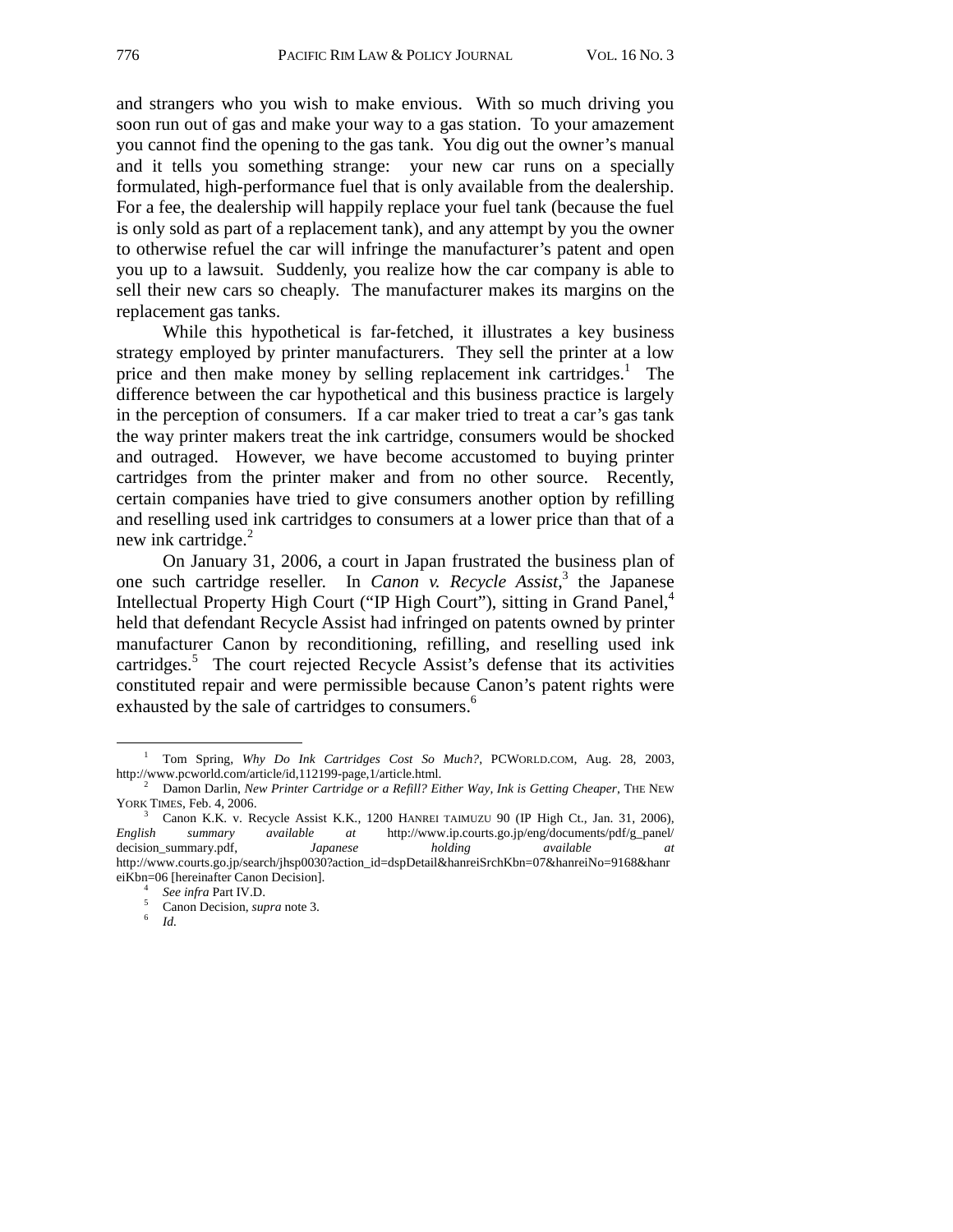Exhaustion is a feature of the patent systems of Japan and the United States.<sup>7</sup> Under this doctrine, the first sale of a patented product exhausts or limits the patent holder's rights in the product.<sup>8</sup> The purchaser of a product may then use or resell the product without permission of the patent holder.<sup>9</sup> The purchaser also has the right to repair the product, but this right to repair does not include the right to construct a new article in place of the original.<sup>10</sup>

In its ruling in *Canon*, the IP High Court failed to provide a clear test to distinguish between repair and infringing reconstruction. The court stated that repair of a patented product is not allowed if the elements being repaired are "essential" elements of the invention described in the product patent. $11$ The court defined an "essential element" as one designed to solve a "technical problem" present in previous inventions. $12$  However, the court did not give any guidance to help future courts determine the "technical problem" that an invention is designed to overcome.

Given this lack of guidance, the *Canon* decision will negatively impact consumers and the environment. Because the IP High Court failed to provide a clear standard defining when repair of a patented cartridge is permissible, Japanese courts deciding similar cases in the future may apply the ruling so broadly as to find any act of cartridge reconditioning to be not permissible repair, but impermissible, infringing remanufacture. The ruling will therefore have a chilling effect on cartridge recycling companies such as Recycle Assist, who will have to "reevaluate their business models" to make sure their recycling activities do not infringe on a manufacturer's patent rights.<sup>13</sup> Such companies provide a lower cost, though possibly lower quality, alternative to consumers who want to save money on replacement ink cartridges. $\frac{14}{10}$  The companies also help the environment by allowing reuse of cartridges that would otherwise be destroyed or placed in landfills.<sup>15</sup>

 <sup>7</sup> *See* Darren E. Donnelly, *Parallel Trade and International Harmonization of the Exhaustion of* 

*Rights Doctrine*, 13 SANTA CLARA COMPUTER & HIGH TECH. L. J. 445, 450, 484 (1997).<br><sup>8</sup> *See* DONALD CHISUM, CHISUM ON PATENTS, § 16.03[2] (2005). Patent exhaustion doctrine is also known as "first sale" doctrine. *See id.* 

<sup>&</sup>lt;sup>9</sup> See id.<br><sup>10</sup> See id. § 16.03[3].<br><sup>11</sup> Canon Decision, *supra* note 3.<br><sup>12</sup> See Canon Inc. v. Recycle Assist Co., Ltd., 31 AIPPI J. 234, 236 (2006).<br><sup>13</sup> Id. at 237. The ruling will also impact the way manufacturers dr achieve the greatest possible patent coverage if their product is one which might be recyclable. *Id.*<br><sup>14</sup> Off-Brand Printer Inks: False Economy, CONSUMER REPORTS, May, 2004, at 31, 31-32.<br><sup>15</sup> Brief for International Ima

Lexmark International, Inc. v Static Control Components, Inc., 253 F. Supp. 2d 943 (E.D.Ky 2003), *available at*

http://www.eff.org/legal/cases/Lexmark\_v\_Static\_Control/Intl\_ITCInternationalImagingTechnical.pdf [hereinafter IITC amicus brief]. IITC is a trade organization of printer cartridge reconditioning companies.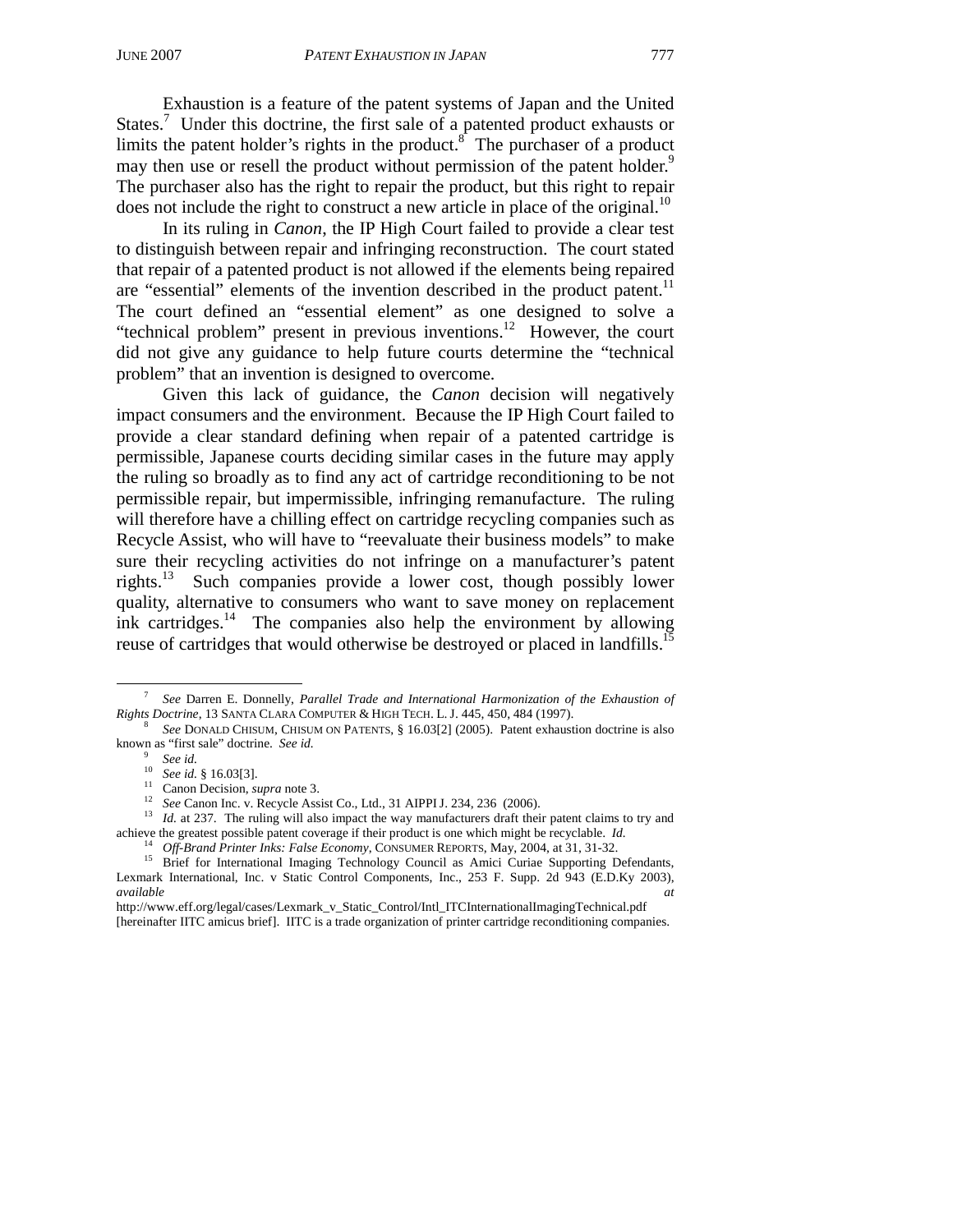Given the benefits provided by the cartridge recycling industry, the court should revisit the ruling and clarify its test for permissible repair.

This comment argues that Japanese courts should modify the rule laid down by the IP High Court in *Canon*. Part II surveys the policy concerns underlying patent law, patent right exhaustion, and repair doctrine. Part III provides a review of patent exhaustion and repair doctrine in Japanese patent law prior to the *Canon* case. Part IV examines the *Canon* case, and describes the IP High Court's decision, its test for permissible repair, and the importance of the case. Part V discusses the court's failure to define a clear test to distinguish repair from reconstruction. Part VI analyzes the impact that the decision will have on consumer interests and the environment. Part VII recommends that Japanese courts revisit the *Canon* ruling and suggests ways in which a court might modify the test for permissible repair. Finally, Part VIII recommends that Japanese courts allow a defense to infringement if the patent holder is misusing its patent to create an anticompetitive tying arrangement.

#### II. PATENT LAW REFLECTS A BALANCE BETWEEN THE INTERESTS OF PATENT HOLDERS AND CONSUMERS

At the heart of both Japanese and United States patent laws lies a tension between the rights of the patent holder and the rights of consumers. In both legal systems, patent rights provide an incentive to encourage invention and thereby further the public good.<sup>16</sup> However, consumers bear the cost of this incentive in the form of reduced competition that may lead to higher prices.<sup>17</sup> Therefore, the scope of a patent right must reflect a balance between the interests of the patent holder and those of consumers.<sup>18</sup>

Under both Japanese and United States law, patent rights serve as an incentive to encourage companies and individuals to further the public good by developing new technologies. The stated purpose of the Patent Law of Japan is to "encourage inventions by promoting their protection and utilization and thereby, to contribute  $[$ to $]$  the development of industry.<sup> $19$ </sup> U.S. patent law similarly aims "[t]o promote the Progress of Science and useful Arts . . ."<sup>20</sup> A patent rewards the patent holder by granting a limited,

 <sup>16</sup> U.S. CONST. art. I, § 8, cl. 8; Tokkyo H<sup>ō</sup> [Patent Law], Law No. 121 of 1959, art. 1, *translated in*

<sup>&</sup>lt;sup>17</sup> See Mark. A. Lemley, *The Economics of Improvement in Intellectual Property Law*, 75 TEX. L. REV. 989, 996 (1997).<br><sup>18</sup> See id. at 995-97.

<sup>&</sup>lt;sup>19</sup> Tokkyo Hō [Patent Law], Law No. 121 of 1959, art. 1, *translated in* 6 EHS LAW BULL. SER. no. 6850A (2002).<br><sup>20</sup> U.S. CONST. art. I, § 8, cl. 8.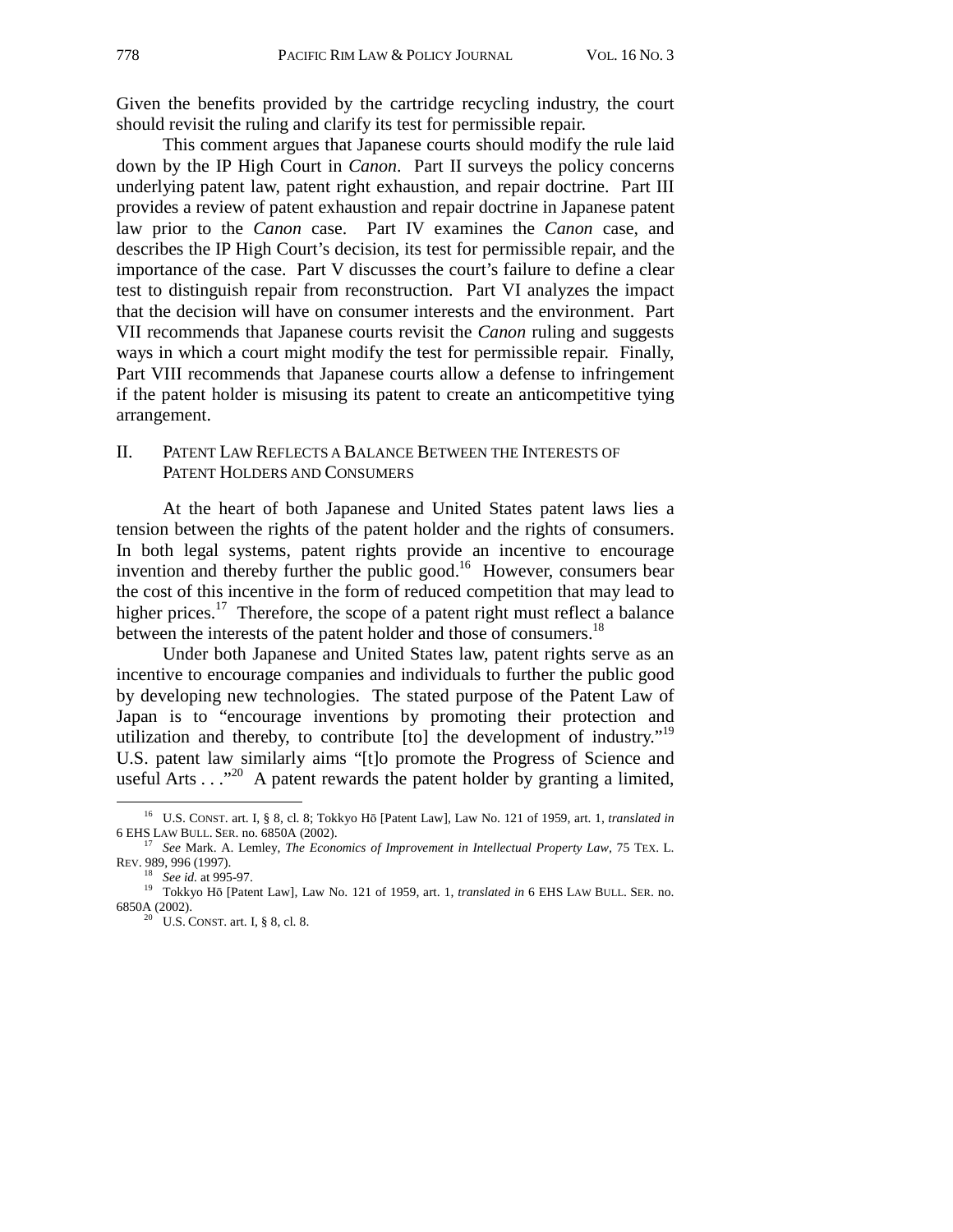legal monopoly in the form of an exclusive right to manufacture and sell the patented invention.<sup>21</sup> However, as the United States Supreme Court has stated, this reward is a "secondary consideration."<sup>22</sup> The exclusive right of the patent is justified because "it is the best way to advance public welfare through the talents of ... inventors  $\dots$  advancing the state of the art.<sup>23</sup> Innovation often requires substantial initial investment and inventors are more likely to risk such investment if they know they will have the exclusive right to use and sell their invention if it turns out to be useful and marketable.<sup>24</sup>

Unfortunately, the incentive comes with costs that are borne by the public. Because only the patent holder or its licensee can practice the patent, the patent prevents competition in the sale of the patented product.<sup>25</sup> This lack of competition allows the patent holder to charge consumers a higher price for the patented product than could be charged if the product was unpatented.<sup>26</sup> Another cost may be found in the slowed development of improved versions of the patented product.<sup>27</sup> In some cases, creation of a new product requires access to an old product, access that an existing patent may block.<sup>28</sup> The patent right may therefore suppress competition in the development of improved versions of patented products to the detriment of consumers who might benefit from the improvements.<sup>29</sup>

When determining the scope of a patent holder's exclusive right, a court must balance the incentive for innovation against the interests of consumers.30 If the scope of the patent right is too narrow, potential inventors may not have sufficient incentive to invest the necessary time and resources to create new inventions.<sup>31</sup> If the patent holder has too extensive an exclusive right, competitors might be prevented from entering the market

<sup>&</sup>lt;sup>21</sup> BLACK's LAW DICTIONARY 1156 (8th ed. 2004).<br><sup>22</sup> Mazer v. Stein, 347 U.S. 201, 219 (1954).

<sup>23</sup> *Id.*; *see also* Transparent-Wrap Machine Corp. v. Stokes & Smith Co., 329 U.S. 637, 646 (1947) ("Since the primary aim of the patent laws is to promote the progress of science and the useful arts . . . an arrangement which diminishes the incentive is said to be against the public interest.").<br>
<sup>24</sup> See Lemley, *supra* note 17, at 994.<br>
<sup>25</sup> See id. at 996.<br>
<sup>26</sup> See id. at 997-98.<br>
<sup>28</sup> See id. at 997-98.<br>
<sup>28</sup> See id. Thi

license the patent for use by another. Such a refusal is legal in the United States. *See* 35 U.S.C. 271(d)(4); Continental Paper Bag Co. v. Eastern Paper Bag Co., 210 U.S. 405, 424 (1908).

<sup>&</sup>lt;sup>29</sup> See Robert P. Merges & Richard R. Nelson, *On the Complex Economics of Patent Scope*, 90 COLUM. L. REV. 839, 908 (1990). 30 *See* Lemley, *supra* note 17, at 995-97. 31 *See id.* at 994.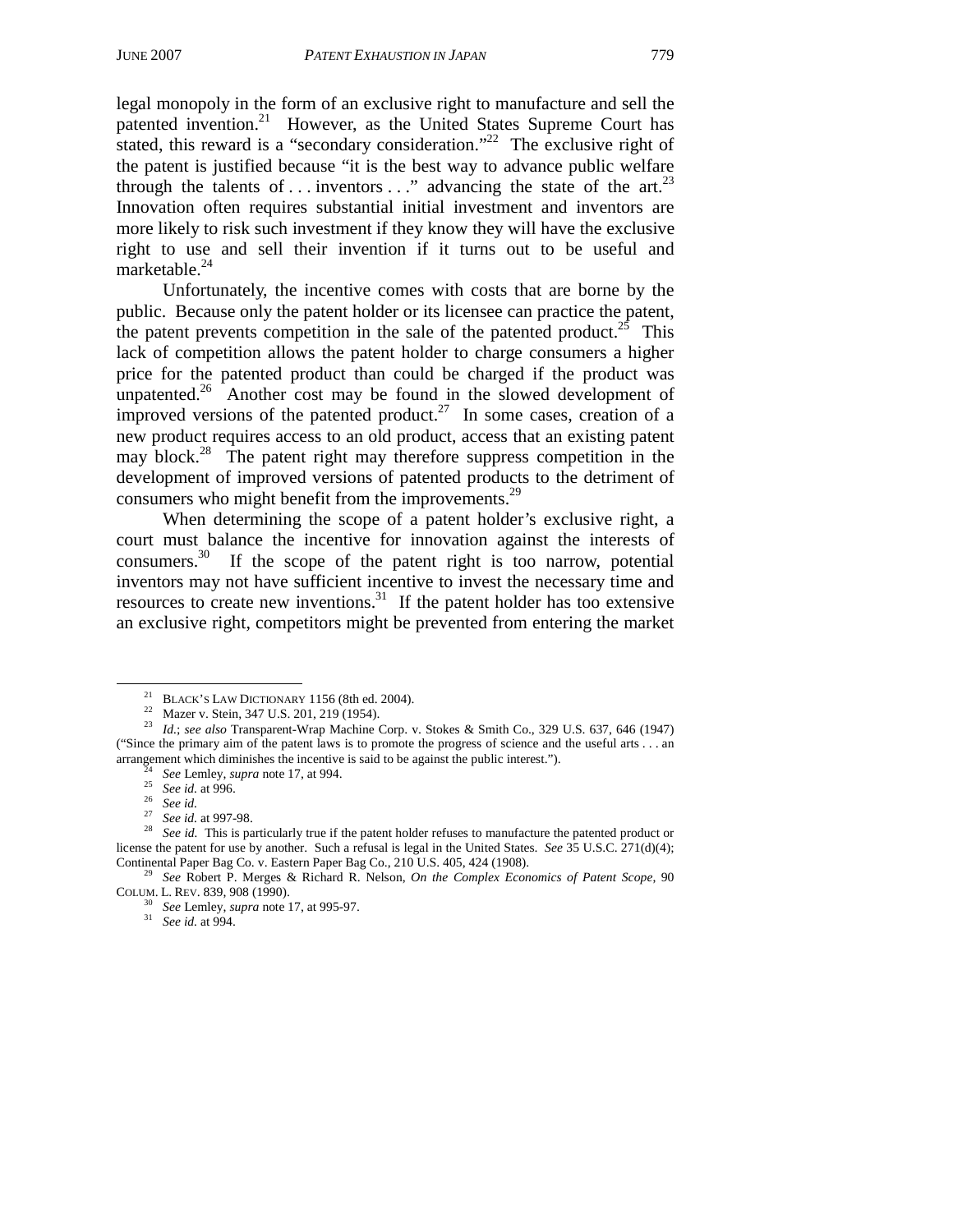and consumers might be deprived of the lower prices or improved products that such competitors might provide. $32$ 

The doctrine of patent right exhaustion weighs in favor of consumer interests. Both Japanese and United States patent laws define exhaustion as the extinguishment of patent rights after the first sale of the patented product.<sup>33</sup> If the sale does not include any restriction on use, the purchaser can use, resell, and repair the product without infringing the patent. $34$ Exhaustion doctrine therefore ensures that the consumers can make full use their purchases, and also prevents the patent holder from profiting twice from the sale of a patented product by exacting additional licensing fees after the initial sale. $3$ 

Like exhaustion, the doctrine of permissible repair helps balance the interests of consumers and patent holders. The purchaser of a patented product may repair the product without infringing the patent,<sup>36</sup> but the law must determine what activities constitute repair.<sup>37</sup> Among the policy must determine what activities constitute repair. $37$ considerations underlying this determination is an idea sometimes described as the rule against double profits.<sup>38</sup> A patent holder should rightly profit from its patent through the sale of the patented product, but it should only profit once per product sold.<sup>39</sup> To allow the patent holder to collect a license fee for the purchaser's repair of the same product would be unfair, as the patent holder gains its rightful compensation for public disclosure of the

(1995). 35 Toshiko Takenaka, *Reconditioning a Disposable Camera is Infringement*, CASRIP NEWSLETTER, Autumn 2000, *available at* http://www.law.washington.edu/Casrip/Newsletter/vol7/newsv7i3jp2.pdf. *See also* Keeler v. Standard Folding Bed Co., 157 U.S. 659, 661, 666 (1895) (holding that the buyer of a patented product may resell it without the patent holder's permission, because once the patent holders receive "satisfactory compensation" for the patented product, they have received all rights conferred by

law). 36 *See* CHISUM, *supra* note 8. 37 *See* Wilson v. Simpson, 50 U.S. 109, 123-26 (1850) (the earliest United States Supreme Court case addressing the question of repair of a patented product). *See generally* Mark D. Janis, *A Tale of the Apocryphal Axe: Repair, Reconstruction, and the Implied License in Intellectual Property Law*, 58 MD. L. REV. 423, 424-25 (1999) (discussing the "mischief that ensues" when courts seek to distinguish repair from reconstruction). 38 *See* Teruo Doi, *The Territoriality Principle of Patent Protection and Conflict of Laws: A Review* 

*of the Japanese Court Decisions*, 26 FORDHAM INT'L L.J. 377, 390 (2003). 39 *Id.; see also* Cyrix Corp. v. Intel Corp., 846 F. Supp. 522, 539 (E.D. Tex. 1994) (stating that "[t]he

purpose of the patent exhaustion doctrine, e.g. preventing patentees from extracting double recoveries for an invention, is defeated if the patent owner can 'invent' a noninfringing use by licensing systems.").

<sup>32</sup> *See id.* at 995-97. 33 *See* Donnelly, *supra* note 7, at 447; CHISUM, *supra* note 8. 34 Canon Decision, *supra* note 3. The idea of patent right exhaustion is often described as an implied license. If the seller did not impose any condition on the sale, the buyer is said to have an implied license to freely use, resell, or repair the item. *See* Michael J. Swope, *Recent Developments in Patent Law: Implied License – An Emerging Threat to Contributory Infringement Protection*, 68 TEMP. L. REV. 281, 287-91 (1995).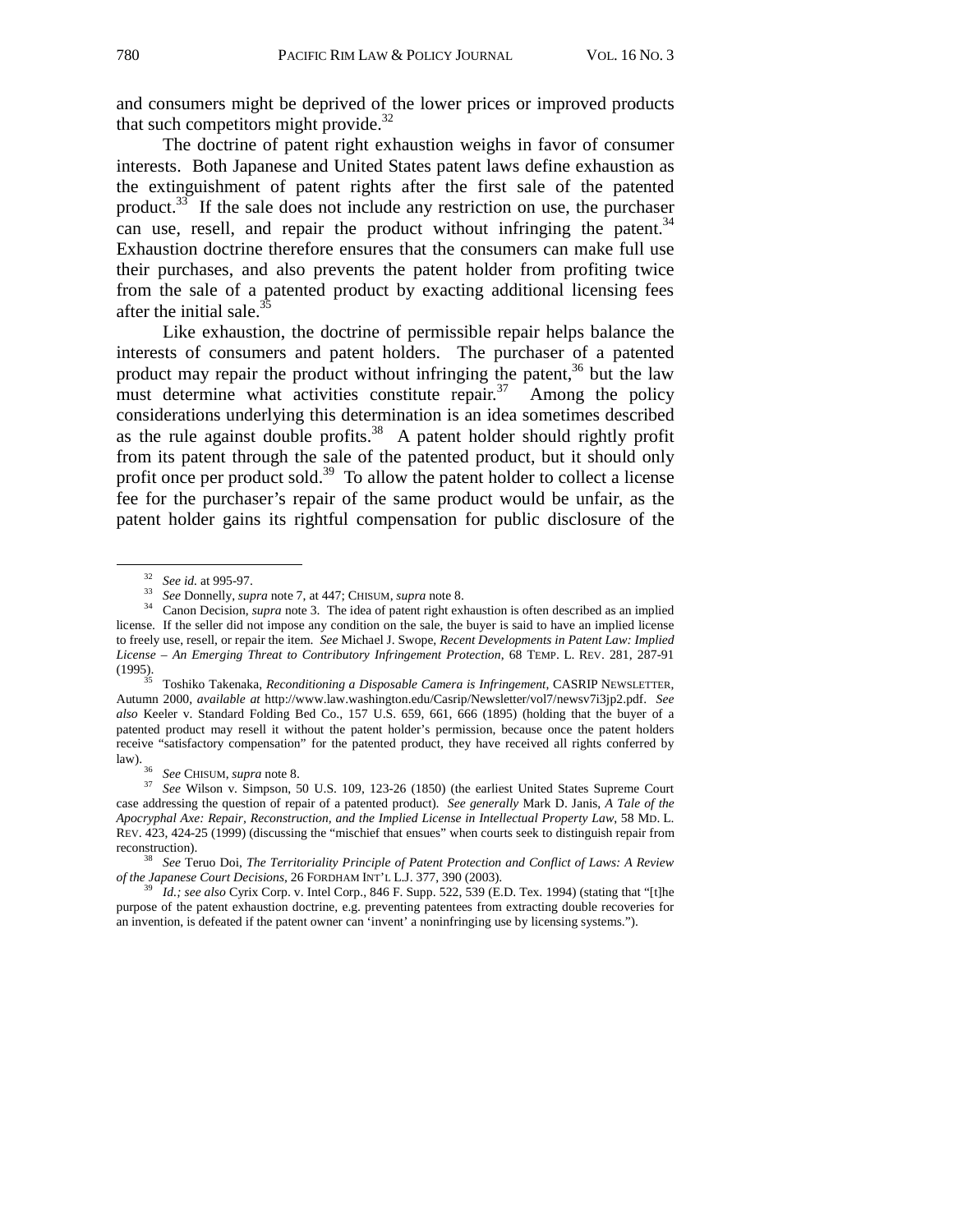patented invention by the first sale of the product embodying the invention.<sup>40</sup> On the other hand, if the purchaser's activities in repairing the product are too extensive, then those activities may constitute remanufacture of the product.41 Such remanufacture would effectively remove demand for the patent owner's product from the marketplace and would deny the patent owner the chance to benefit from its investment.<sup>42</sup> Therefore, a court deciding how much repair to allow must carefully balance the interests of consumers and the patent holder.

Courts have struggled with the distinction between permissible repair and impermissible reconstruction or remanufacture. The author of a United States district court ruling illustrated the problem by imagining an "apocryphal axe, of which the owner brags: 'This is my great-grandfather's original axe, although the handle has been replaced five times, and the head twice."<sup>43</sup> Writing for the Federal Circuit Court of Appeals, Judge Pauline Newman stated that "[i]t is readily apparent that there is a continuum between these two concepts" and that "litigated cases rarely reside at the poles wherein 'repair' is readily distinguished from 'reconstruction.'"<sup>44</sup>

# III. PRIOR TO THE CANON CASE, JAPANESE COURTS HAD ADDRESSED PATENT EXHAUSTION AND REPAIR DOCTRINE

Patent right exhaustion doctrine in Japan is not described in statute, but in Japanese case law.<sup>45</sup> The leading Japanese case on patent right exhaustion is *Jap Auto Products, K.K. v. BBS Kraftfahrzeug Technique AG* ("*Aluminum Wheel*").46 There, the Japanese Supreme Court found that the first sale in Germany of a wheel covered by a Japanese patent exhausted patent rights so that the wheel could be resold. $47$  Consequently, the

44 Jazz Photo Corp. v. Int'l Trade Comm'n, 264 F.3d 1094, 1102 (Fed. Cir. 2001).

<sup>40</sup> *See* Doi, *supra* note 38, at 390. 41 *See* Arthur J. Gajarsa, Evelyn Mary Aswad & Joseph S. Cianfrani, *How Much Fuel To Add To The Fire Of Genius? Some Questions About The Repair/Reconstruction Distinction In Patent Law*, 48 AM. U.L. REV. 1205, 1207 (1999).

<sup>42</sup> *See* A. Samuel Oddi, *Un-Unified Economic Theories of Patents – The Not-Quite-Holy Grail*, 71 NOTRE DAME L. REV. 267, 275-77 (1996) (describing the "reward theory" justifying patent rights and summarizing various criticisms of that theory).

FMC Corp. v. Up-Right, Inc., 816 F. Supp. 1455, 1464 n. 15 (N.D. Cal. 1993).

<sup>45</sup> Etsuo Doi, *IP High Court Renders Decision On Application of Exhaustion Theory To Recycled* 

*Products*, PATENTS & LICENSING, Feb., 2006, at 12.<br>
<sup>46</sup> Jap Auto Products, K.K. v. BBS Kraftfahrzeug Technique AG, 51 SAIBANSHŪ MINJI 2299 (Sup.<br>
Ct., July 1, 1997), *English summary available at* Ct., July 1, 1997), *English summary available at* http://database.iip.or.jp/cases/TOTALFILE/1995%28O%291988.html, *Japanese holding available at*  http://www.courts.go.jp/search/jhsp0030?action\_id=dspDetail&hanreiSrchKbn=01&hanreiNo=25502&han reiKbn=01. 47 *Id.*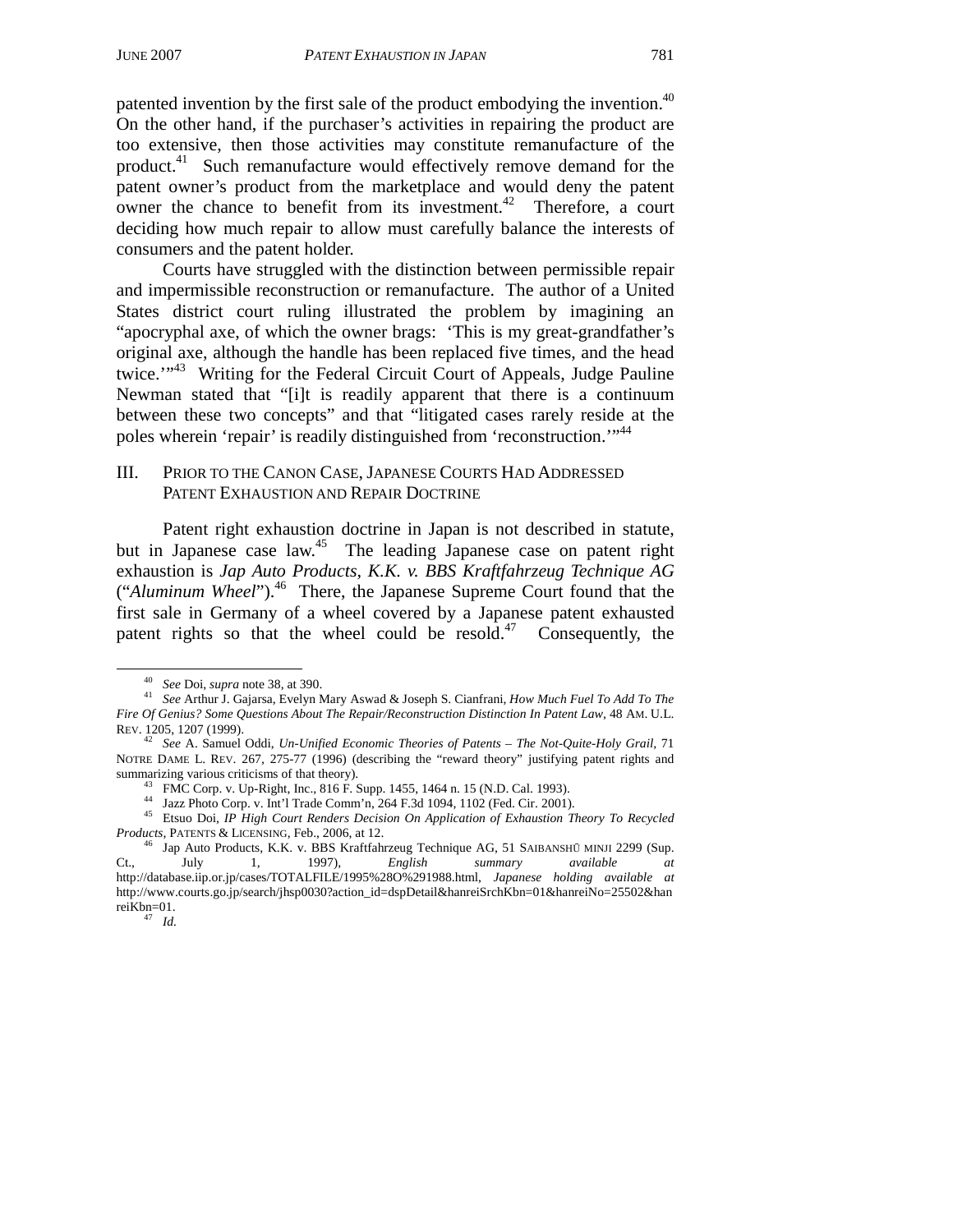importation into Japan of the wheel sold in Germany did not constitute infringement.<sup>48</sup> However, the court stated that it would have barred the import as infringing if the original sale carried a clearly noted restriction prohibiting importation into Japan.49

Prior to the *Canon* case the IP High Court had not addressed the extent to which repair of a patented product is permitted after the product has been sold. However, a lower Japanese court had tackled the issue in *Fuji Shashin Film K.K. v. K & J K.K. and K.K. Batori Non Non* ("*Fuji Film*").50 There, the Tokyo District Court laid out the rule for permissible repair that would later be applied by the IP High Court in *Canon*. In *Fuji Film*, the defendants purchased used Fuji disposable cameras from film developers, replaced the film and imported the reconditioned disposable cameras to sell<br>in Japan.<sup>51</sup> Fuil asserted this activity infringed their patent on the Fuji asserted this activity infringed their patent on the manufacture of the disposable cameras.<sup> $52$ </sup> The defendants countered that Fuji's patent rights were exhausted by the initial sale of the cameras, and that the defendant's activity was therefore noninfringing, permissible repair.<sup>53</sup> The court found in favor of Fuji.<sup>54</sup>

In its judgment in *Fuji Film*, the Tokyo District Court sought to define the distinction between repair and reconstruction.<sup>55</sup> The court held that the camera recycling activities of the defendant constituted infringement even though the patent holder Fuji had not explicitly claimed the film in their patent.<sup>56</sup> The court rejected the defendant's exhaustion defense for three reasons. First, the exhaustion defense was not available because the camera's functionality was completely spent.<sup>57</sup> Second, Fuji's compensation for the sale of the product covered the period of time until the product is spent.<sup>58</sup> Therefore, Fuji was not receiving double compensation through enforcement of this patent because sale of the reconditioned camera was taking away demand for new cameras.<sup>59</sup> Third, after the defendant replaced an essential element of the product, that modified product no longer

<sup>&</sup>lt;sup>48</sup> *Id.*<br><sup>49</sup> *Id.*<br><sup>50</sup> Fuji Shashin Film K.K. v. K & J K.K. and K.K. Batori Non Non, Heisei 8 (Wa) 16782 (Tokyo D.<br>Ct., Aug. 31, 2000); *see also* Takenaka, *supra* note 35 (summarizing the Tokyo District Court's holdi Ct., Aug. 31, 2000); see also Takenaka, supra note 35 (summarizing the Tokyo District Court's holding).<br>  $51$  Takenaka, supra note 35.<br>  $52$  Id.<br>  $53$  Id.<br>  $54$ <br>  $54$ <br>  $55$ <br>  $56$ <br>  $57$ <br>  $57$ <br>  $58$ <br>  $58$ <br>  $57$ <br>  $57$ <br>  $58$ <br>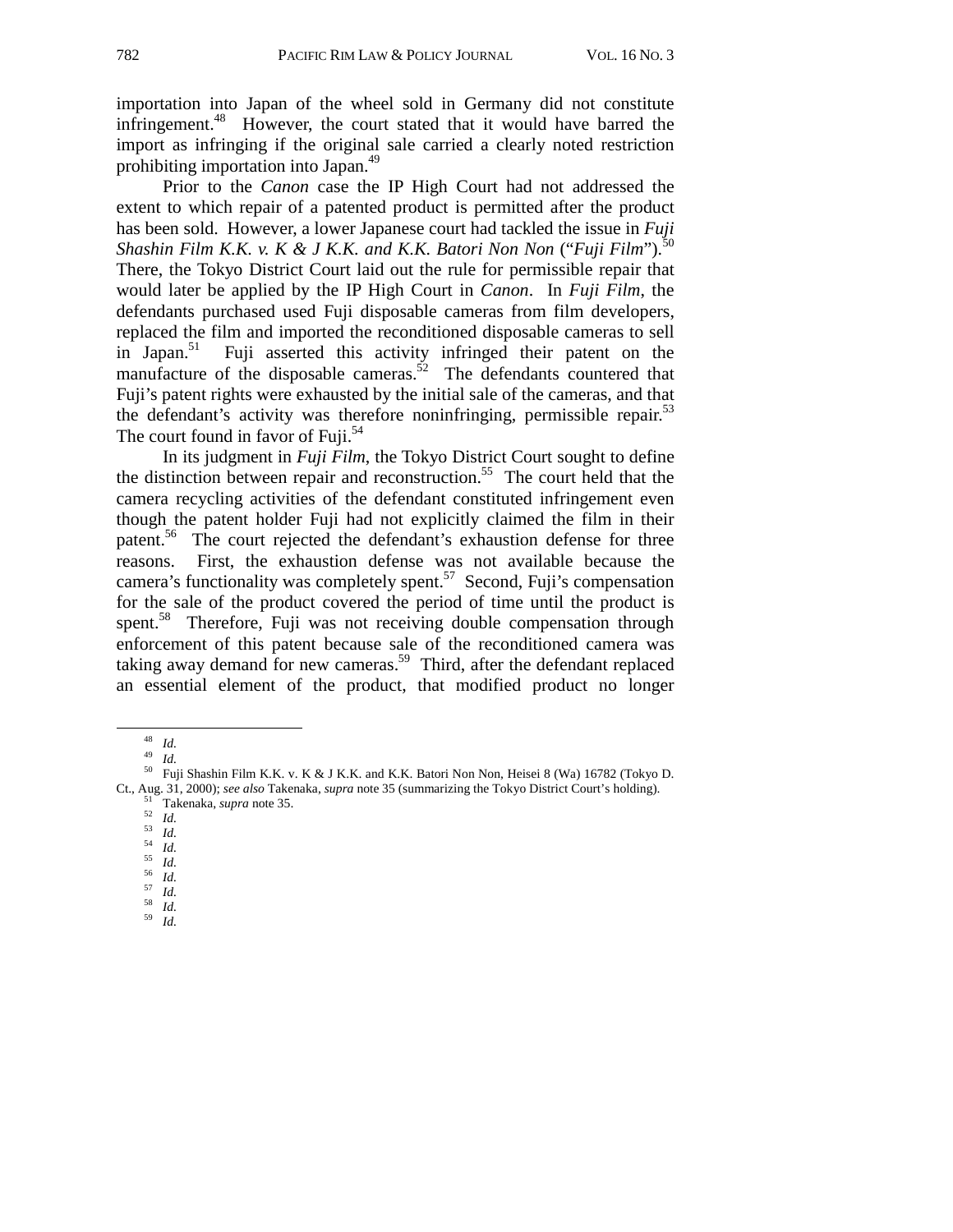constituted the same product originally sold. $60$  Therefore, such replacement was effectively an act of remanufacture, not repair.<sup>61</sup> The court emphasized that repair is not allowed after a product has been completely spent.<sup>62</sup> If the product is not spent, repair is allowed only if the part replaced is not an essential element.<sup>63</sup>

## IV. THE INTELLECTUAL PROPERTY HIGH COURT ADDRESSED REPAIR FOR THE FIRST TIME IN CANON V. RECYCLE ASSIST

Japanese courts revisited the question of permissible repair of a patented product in *Canon v. Recycle Assist*. 64 In *Canon*, a Grand Panel of the IP High Court tried to refine the rule for permissible repair given by the Tokyo District Court in *Fuji Film*. Despite its efforts, the court failed to provide a clear rule defining the distinction between permissible repair and impermissible reconstruction.

# *A. Canon Alleged its Patent Had Been Infringed by Recycle Assist's Sale of Reconditioned Cartridges*

Where the *Fuji Film* case involved recycled disposable cameras, *Canon* involved used printer ink cartridges.<sup>65</sup> In *Canon*, defendant Recycle Assist imported and sold used Canon printer ink cartridges in Japan that had been reconditioned by a third party Chinese corporation.<sup>66</sup> This Chinese corporation collected spent cartridges from North America, Europe, and Asia, cleaned the cartridges, and refilled them with  $ink<sup>67</sup>$  Recycle Assist then imported the refilled cartridges and sold them to consumers in Japan.<sup>68</sup> In 2005, Recycle Assist grossed sales exceeding ten billion Japanese Yen, approximately ninety million U.S. Dollars.<sup>69</sup>

<sup>&</sup>lt;sup>60</sup> *Id.*<br><sup>61</sup> *Id.*<br><sup>62</sup> *Id.*<br><sup>63</sup> *Id.* This is a narrower view of permissible repair than that applied by courts in the United States.<br>*See infra* Part VII.A.

<sup>&</sup>lt;sup>64</sup> *See* Canon Decision, *supra* note 3.<br><sup>65</sup> Canon Inc. v. Recycle Assist Co., Ltd., *supra* note 12, at 234.<br><sup>66</sup> Doi, *supra* note 45, at 9.<br><sup>67</sup> Canon Inc. v. Recycle Assist Co., Ltd., *supra* note 12, at 234.<br><sup>68</sup> *Patent Law*, INTELLECTUAL PROPERTY TODAY, May, 2006.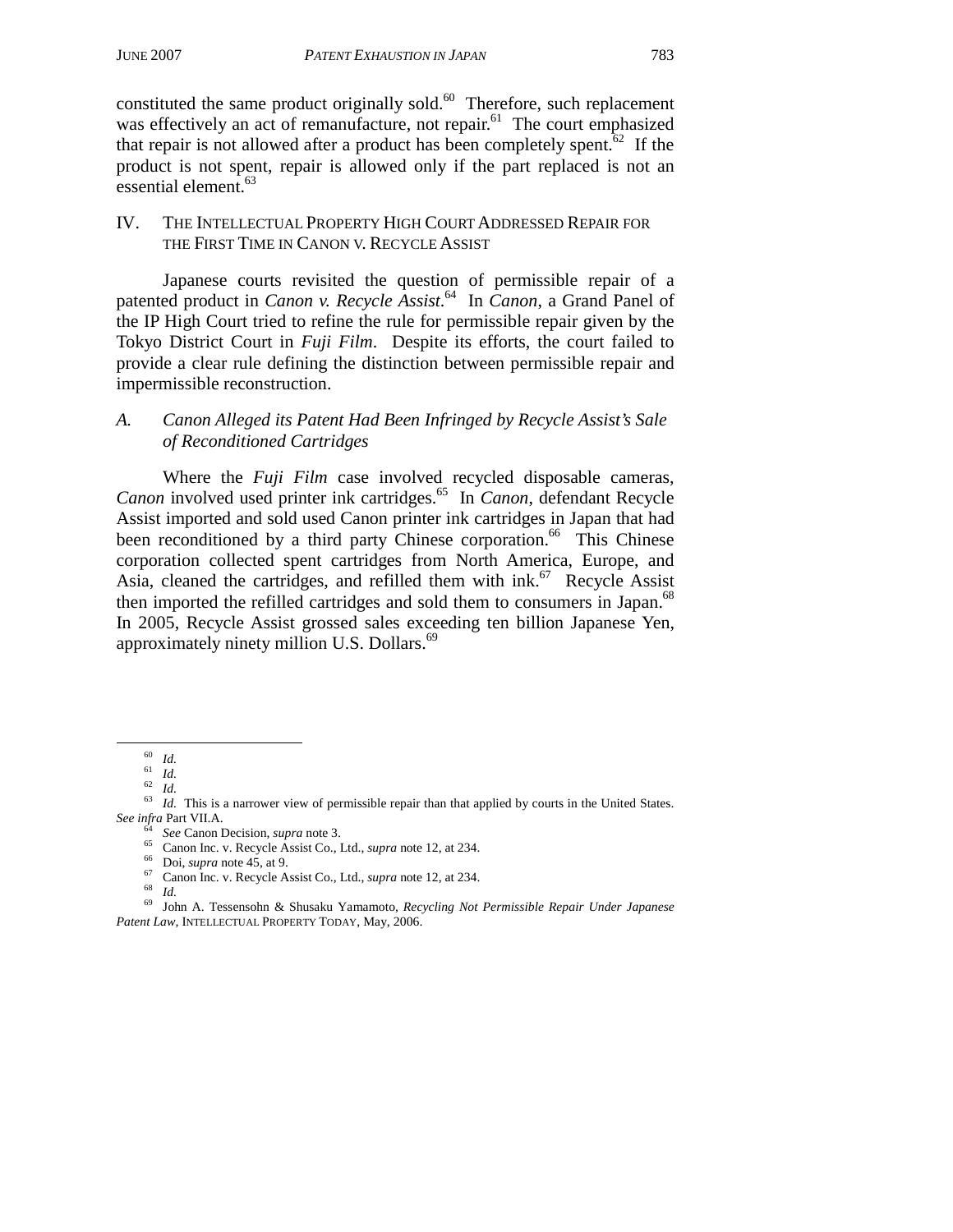Canon, the plaintiff in the case, designed and manufactured an ink cartridge for use in its printers.<sup>70</sup> Canon obtained a Japanese patent covering the cartridge and a method for its manufacture.<sup>71</sup> The cartridge contains two chambers. $\frac{72}{2}$  The first chamber stores ink, and the second chamber supplies the ink to be printed to a page via an aperture.<sup>73</sup> The second chamber is at a lower pressure than the first chamber.<sup>74</sup> This two-chamber design provides a stable ink supply to the page.<sup>75</sup> Previous versions of this design had a problem with ink overflow from the first chamber into the second chamber.<sup>76</sup> Canon's patented cartridge design solved this overflow problem by including negative-pressure generating members that maintain a constant capillary pressure between the two chambers.<sup>77</sup>

## *B. The Tokyo District Court Found Cartridge Refilling to be Permissible Repair*

In April 2004, Canon filed a lawsuit in the Tokyo District Court claiming that Recycle Assist was infringing Canon's patent by importing and selling the reconditioned Canon ink cartridges.<sup>78</sup> Canon alleged that Recycle Assist had infringed claims 1 and 10 of their patent.<sup>79</sup> Claim 1 describes the

- 
- 

2007). 79 *See* Canon Inc. v. Recycle Assist Co., Ltd., *supra* note 12, at 237-38 (providing a clearer translation of the claims than the translation available from the Japanese Patent Office). Claim 1, describing the ink cartridge product itself, reads:

A liquid-holding container . . . comprising:

(a) a chamber containing negative-pressure-generating members . . . that contains first and second negative-pressure-generating members . . . in pressure contact with each other and that has a liquid supply portion . . . and an atmosphere communication portion . . .;

(b) a liquid storage chamber ... that has a communication portion . . . communicating with the chamber containing negative-pressure-generating members . . . and that forms a substantially sealed space and stores liquid to be supplied to the negative-pressure-generating members . . . ; and

 <sup>70</sup> Osamu Suzuki & Tomoko Date, *IPHC Affirmed Canon's Success to Enforce Their Ink Cartridge Patent (Patent Infringement by Importing and Selling Recycled Products)*, YUASA AND HARA INTELLECTUAL PROPERTY NEWS, May, 2006, at 1. 71 Japanese Patent No. 3278410, *available at*

http://www4.ipdl.inpit.go.jp/Tokujitu/tjsogodben.ipdl?N0000=115 (search for document kind code B and number 3278410).<br>
<sup>72</sup> See Suzuki & Date, *supra* note 70, at 1.<br>
<sup>73</sup> See id.<br>
<sup>74</sup> See id.<br>
<sup>75</sup> See id.<br>
<sup>75</sup> See id.<br>
<sup>76</sup> See id.<br>
<sup>77</sup> See id. at 1-2.<br>
<sup>77</sup> See id. at 1-2.<br>
<sup>78</sup> Doi, *supra* note 45, at 9; *Utec Su* 

MAGAZINE, Feb. 1, 2005, *available at* http://www.rechargermag.com/articles/36294 (last visited Apr. 8, 2007).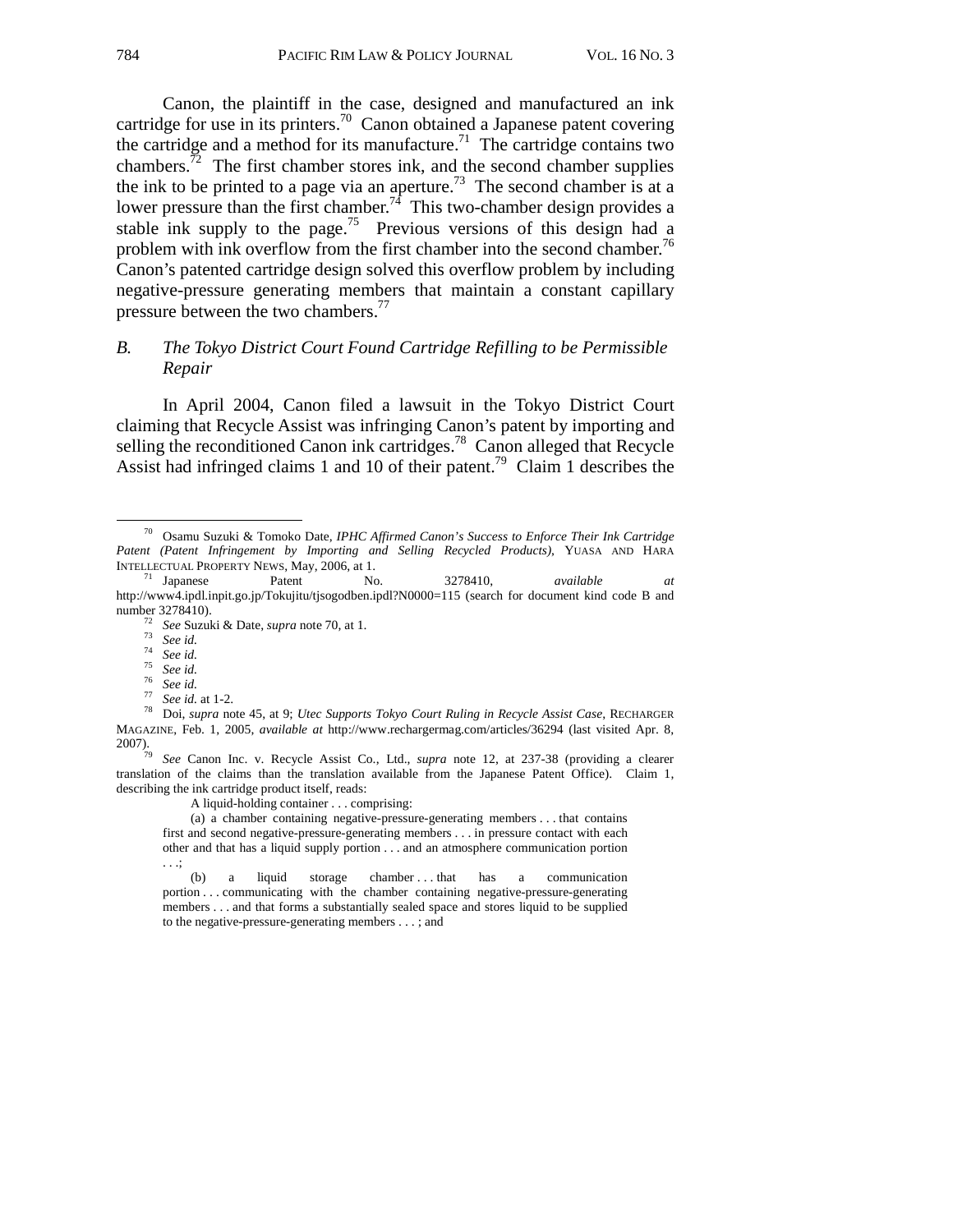ink cartridge product itself, and claim 10 describes the manufacturing process used to create the ink cartridge. Canon alleged that the refilling of ink constituted infringing manufacture of their product as defined by claim 1, and that the refilling step itself infringed on the manufacturing process described in claim  $10^{80}$ 

Recycle Assist admitted that its product contains every feature of the invention described in claim 1, and that their process for manufacturing their product contains every feature of claim  $10^{81}$  However, Recycle Assist defended itself against the charge of infringement by asserting patent exhaustion.<sup>82</sup> Citing the *Aluminum Wheel* case,<sup>83</sup> Recycle Assist argued that Canon's patent rights were exhausted by the sale of their ink cartridges to the original consumers, and that their actions constituted permissible repair to extend the lifespan of the cartridges.<sup>84</sup> Additionally, Recycle Assist asserted that a ruling for Canon would harm the environmentally beneficial recycling

(d) in said liquid-holding container . . . ,

(e) an interface in the pressure contact portion . . . between the first and second negative-pressure-generating members . . . intersects with the partition wall . . . ;

(f) the first negative-pressure-generating member . . . is in communication with the communication portion . . . and may be in communication with the atmosphere communication portion . . . only through the interface of the pressure contact portion . . . ;

(g) the second negative pressure generating member . . . is in communication with the communication portion  $\dots$  only through the interface of the pressure contact portion . . . ;

(h) capillary forces at the interface of the pressure contact portion . . . are higher than capillary forces in the first and second negative-pressure-generating members . . . ; and

(k) liquid is filled in the chamber containing the negative-pressure-generating members . . . with an amount that makes it possible for liquid to be held by the entire interface of the pressure contact portion . . . regardless of a posture of the liquid-holding container . . . .

Claim 10, describing the manufacturing process used to create the ink cartridge, reads:

A method for manufacturing a liquid-holding container, comprising:

. . . a first filling step of filling the liquid storage chamber with liquid; and

a second filling step of filling the chamber containing the negative-pressuregenerating members with liquid in an amount that makes it possible for the liquid to be held by the entire interface of the pressure contact portion regardless of a posture of the liquid-holding container. 80 Canon Decision, *supra* note 3. <sup>81</sup> *Id.* <sup>82</sup> *Id.* <sup>83</sup> *See supra* Part III. 84 Doi, *supra* note 45, at 9.

- 
- 
- 

 <sup>(</sup>c) a partition wall . . . that partitions the liquid storage chamber . . . from the chamber containing negative-pressure-generating members . . . and forms the communication portion . . . ;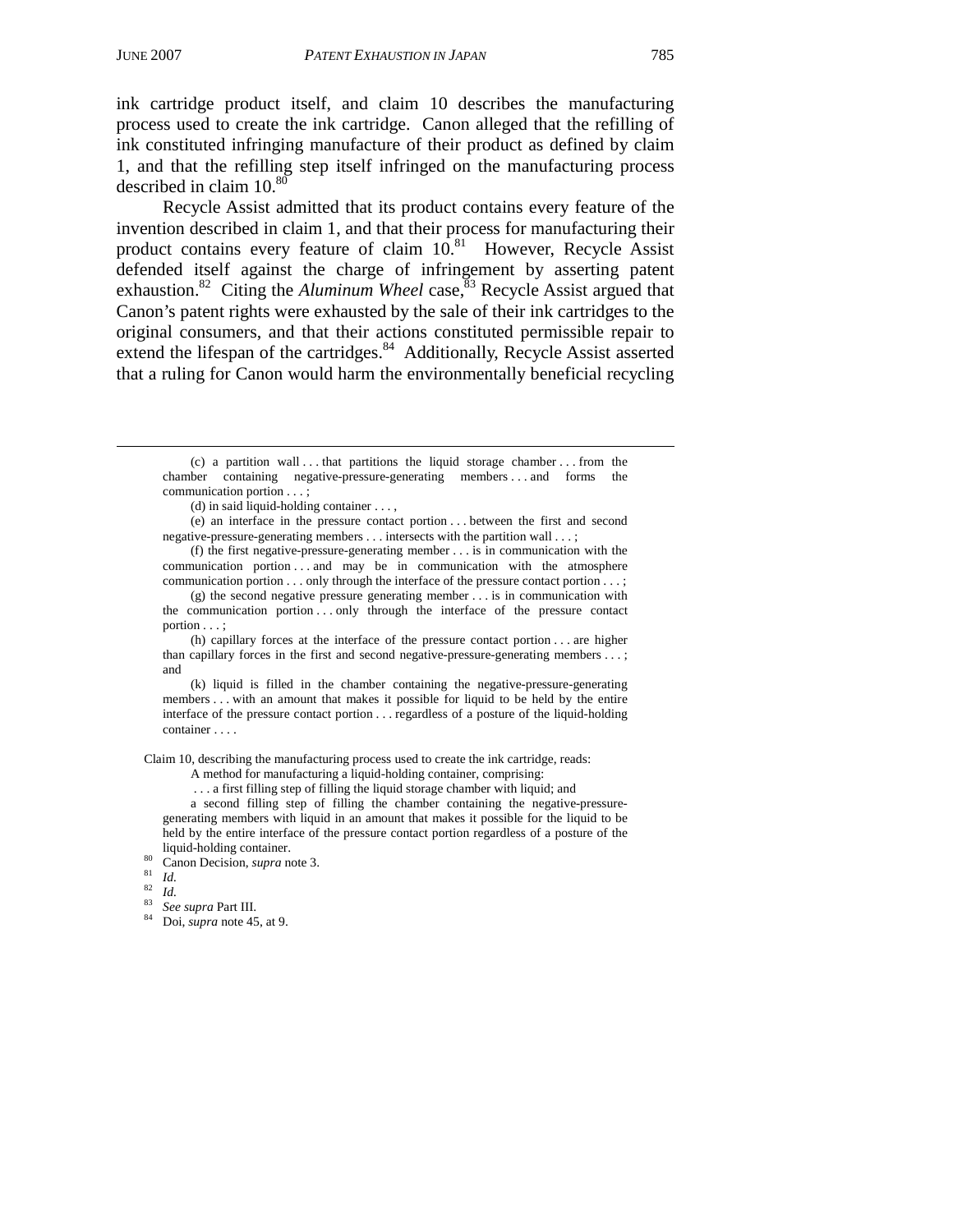industry, and would harm consumers by keeping lower-priced, recycled cartridges off the market.<sup>85</sup>

The Tokyo District Court ruled that the modifications to the cartridges were repair, not reconstruction, and that consequently Recycle Assist had not infringed.86 The District Court followed the rule in the *Fuji Film* case that repair is permissible if the product is not spent, and if repair does not involve the replacement or alteration of an essential element of the product.<sup>87</sup> The court found that the ink cartridge was not spent because it still contained a small amount of ink when it stopped functioning.<sup>88</sup> Additionally, the court found that cleaning the cartridge and refilling it with ink was not replacement of an essential element.<sup>89</sup> For these reasons, the District Court held that the reconditioning of the cartridges was an act of repair and not of manufacture.<sup>90</sup> Additionally, the District Court emphasized the importance of recycling as a policy motivating its ruling. $91$ 

# *C. The Intellectual Property High Court Found Cartridge Refilling to be Infringing Remanufacture*

On Canon's appeal, the Japanese Intellectual Property High Court reversed the Tokyo District Court.<sup>92</sup> The IP High Court found that the cartridges had been remanufactured not repaired, and that Recycle Assist had therefore infringed Canon's product patent by selling the remanufactured cartridges in Japan.<sup>93</sup> The IP High Court considered two issues.<sup>94</sup> First, the court considered whether claim 1 (the product claim) could be enforced against the recycled product made from used Canon cartridges and sold by Recycle Assist.<sup>95</sup> Second, the court considered whether claim 10 (the

 <sup>85</sup> Canon Decision, *supra* note 3. <sup>86</sup> *See* Canon Inc. v. Recycle Assist Co., Ltd., *supra* note 12, at 234. The court found that claim 10

<sup>(</sup>the manufacturing method claim) had not been exhausted. *See id.* 87 Toshiko Takenaka, *Japan's IP High Court Finds Infringement For Refilling of Ink in Recycled*  **NEWSLETTER,** Winter 2006, *available at* 

http://www.law.washington.edu/Casrip/Newsletter/Vol13/newsv13i1Jp1.html.<br><sup>88</sup> *Id.* The District Court distinguished the act in *Fuji Film*, where the court determined that the film<br><sup>89</sup> *Id.* The District Court distinguis in a disposable camera was an "essential element" and that replacement of the film was therefore infringing

reconstruction of the camera. *See supra* Part III.<br>
<sup>90</sup> Doi, *supra* note 45, at 9.<br>
<sup>91</sup> Tessensohn & Yamamoto, *supra* note 69.<br>
<sup>92</sup> Takenaka, *supra* note 87.<br>
<sup>93</sup> Id. Recycle Assist filed an appeal of the IP High February 13, 2006. The Supreme Court has not opted to take the case. *See* Doi, *supra* note 45. <sup>94</sup> Canon Decision, *supra* note 3.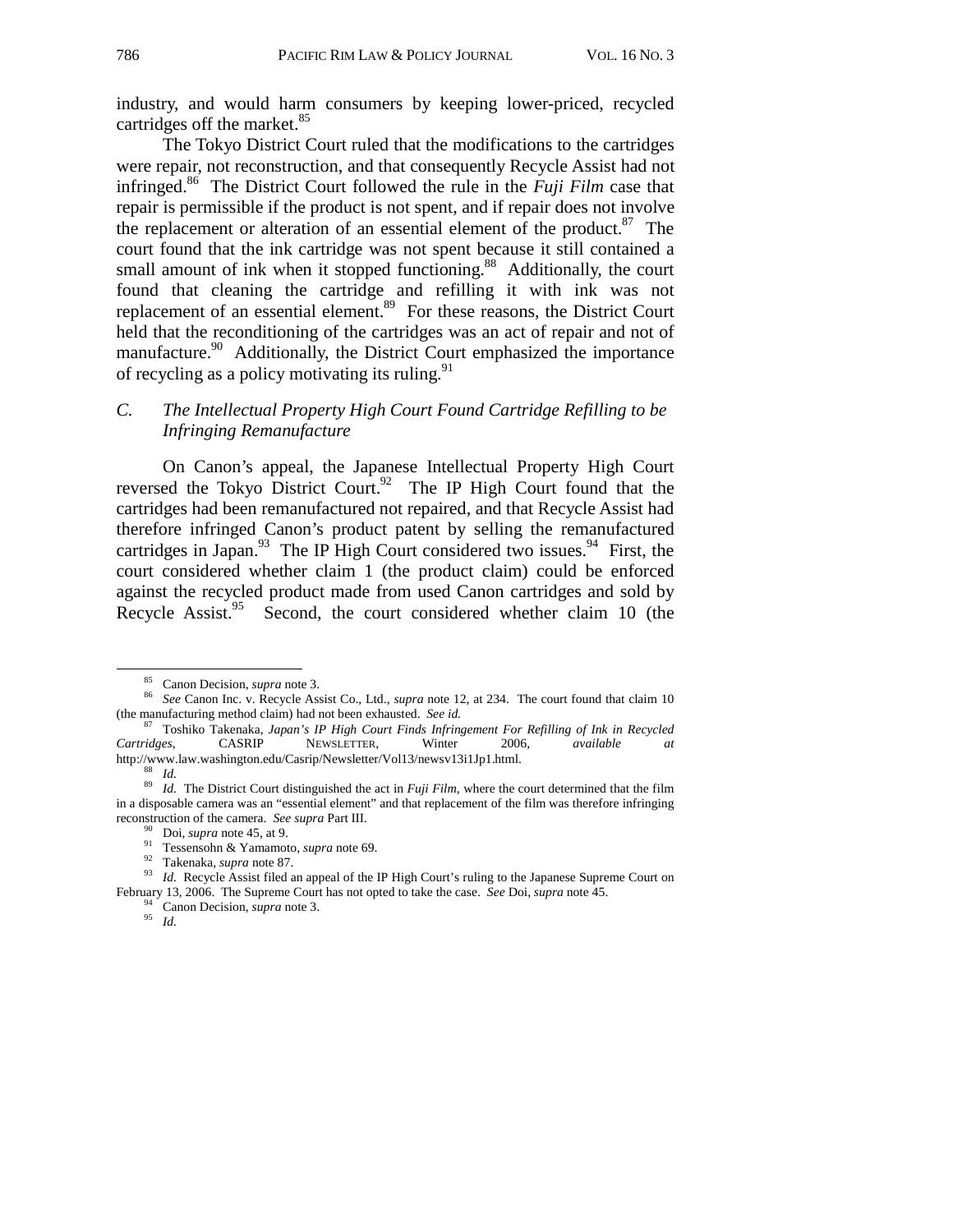manufacturing process claim) could be enforced against the ink-refilling process used to recycle the cartridges.<sup>96</sup>

The court acknowledged that patent rights may be exhausted by the sale of the patented product,  $97$  and that repair is generally allowed once rights are exhausted.<sup>98</sup> However, the court noted two exceptions when repair of a patented product is not allowed.99 Under the first exception, which the court called a "Type 1 Condition," repair is not allowed after the utility of the product has been used up due to "normal wear and tear."<sup>100</sup> The court found the "Type 1 Condition" had not been met in this case, because Canon's ink cartridges had not "spent their life even if the initial ink [supply] has been used up."<sup>101</sup> The court found that ink was an "interchangeable" part" that could be replaced, and therefore that the ink cartridge remained usable even after the initial ink supply has been used up. $102$ 

Defining the second, "Type 2 Condition," the court stated that repair is not allowed if the parts replaced or modified are "essential."<sup>103</sup> The IP High Court laid out a test to determine whether a part is essential.<sup>104</sup> A court making such a determination must decide what constitutes the "[p]reviously unsolved technical problems that the invention solves."<sup>105</sup> The essential parts of an invention are those which embody the "characteristic features . . . central to the technical idea that forms a basis for the solution" of these previously unsolved technical problems.<sup>106</sup> The court did not, however, state clearly how to determine what technical problem the invention solves.<sup>107</sup>

Applying the test to the facts in *Canon*, the IP High Court found the "Type 2 Condition" had been met and therefore Recycle Assist's activities were not permissible repair.<sup>108</sup> The court found that two features in claim 1, those describing the capillary forces at the interface of the chambers and the

<sup>&</sup>lt;sup>96</sup> *Id.* Regarding a third issue, the court held that Canon's patent rights can be enforced against the reconditioned ink cartridges imported into Japan, even if the cartridges were originally sold outside Japan.<br><sup>97</sup> *See* Canon Inc. v. Recycle Assist Co., Ltd., *supra* note 12, at 235-36. The IP High Court acknowledged the

<sup>&</sup>lt;sup>98</sup> Canon Decision, *supra* note 3.<br><sup>99</sup> Id.<br><sup>100</sup> See Canon Inc. v. Recycle Assist Co., Ltd., *supra* note 12, at 235. This is analogous to the "spentness" test used by courts in the United States. See infra Part VII.A.

<sup>&</sup>lt;sup>101</sup> Canon Decision, *supra* note 3.<br>
<sup>102</sup> *Id.*<br>
<sup>103</sup> *See* Canon Inc. v. Recycle Assist Co., Ltd., *supra* note 12, at 236.<br>
<sup>104</sup> *Id.*<br>
<sup>105</sup> *Id.*<br>
<sup>107</sup> *See* Suzuki & Date, *supra* note 70.<br>
<sup>108</sup> Canon Decision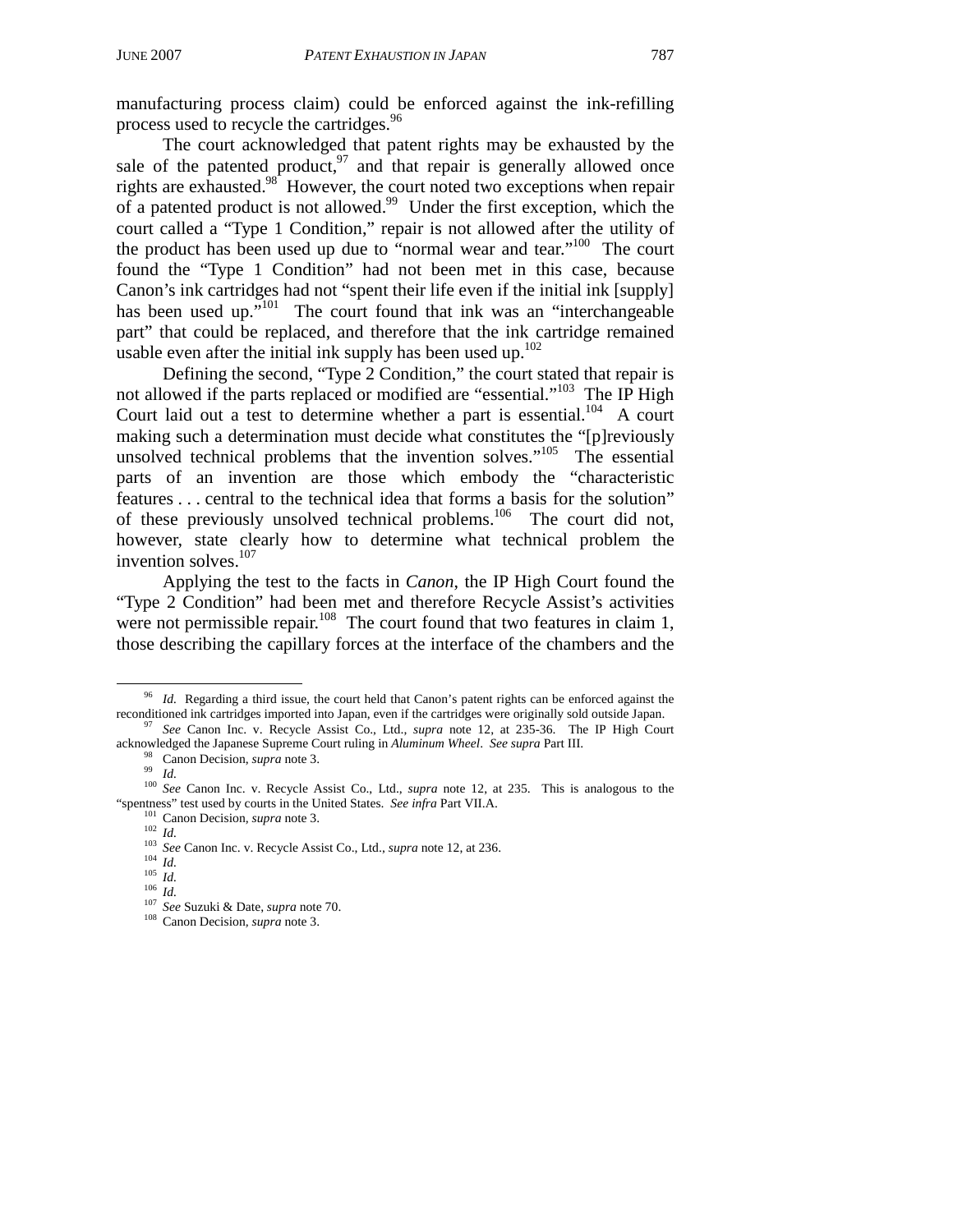pressure differential created by the ink-filled chamber, were no longer present after the ink had been used up.<sup>109</sup> Therefore, refilling the ink was equivalent to recreating those two features.<sup>110</sup> The court also determined that these features were "essential" because they solved problems present in previous cartridges.111 Consequently, the refilling of the cartridges constituted remanufacture, and Recycle Assist had infringed Canon's patent.<sup>112</sup>

Regarding the second issue, the IP High Court held that Recycle Assist had also infringed process claim  $10^{113}$  Such a process claim can be enforced under Japanese law if the claim for the product that results from the process can be enforced.<sup>114</sup> Because the product claim could be enforced against Recycle Assist, given their modification of an essential element, the court found that the process claim could also be enforced.<sup>115</sup>

The court dismissed Recycle Assist's environmental policy argument that the recycling and reuse of ink cartridges should be encouraged.<sup>116</sup> The court acknowledged that "the fundamental philosophy of conservation of the environment must also be respected . . . in construing the provisions of the Patent Law."<sup>117</sup> However, the court pointed out that Canon collected its used cartridges and allowed them to be used as a component in the manufacture of cement.<sup>118</sup> Therefore. Canon's behavior was "consistent with the Therefore, Canon's behavior was "consistent with the philosophy of conservation of the environment."<sup>119</sup>

The court also dismissed the argument raised by Recycle Assist that Canon is earning unfair profits by selling printers at a low price and forcing the consumer to buy only new replacement ink cartridges at a high price.<sup>120</sup> The court found no evidence that Canon practiced this business model as described by Recycle Assist.<sup>121</sup> The court went on to state that the patent holder is free to set prices of their product so long as such pricing is not against the public interest or in violation of anti-trust laws.<sup>122</sup> The court also noted that if Canon is unfairly charging 1000 yen for the new ink cartridge,

- 
- 109 *Id.* 110 *Id.* 111 *Id.* 112 *Id.* 113 *Id.* 114 *Id.* 115 *Id.* 116 *Id.* 117 *Id.* 118 *Id.* 119 *Id.* 120 *Id.* 121 *Id.* 122 *Id.*
	-
	-
	-
	-
	-
	-
	-
	-
	-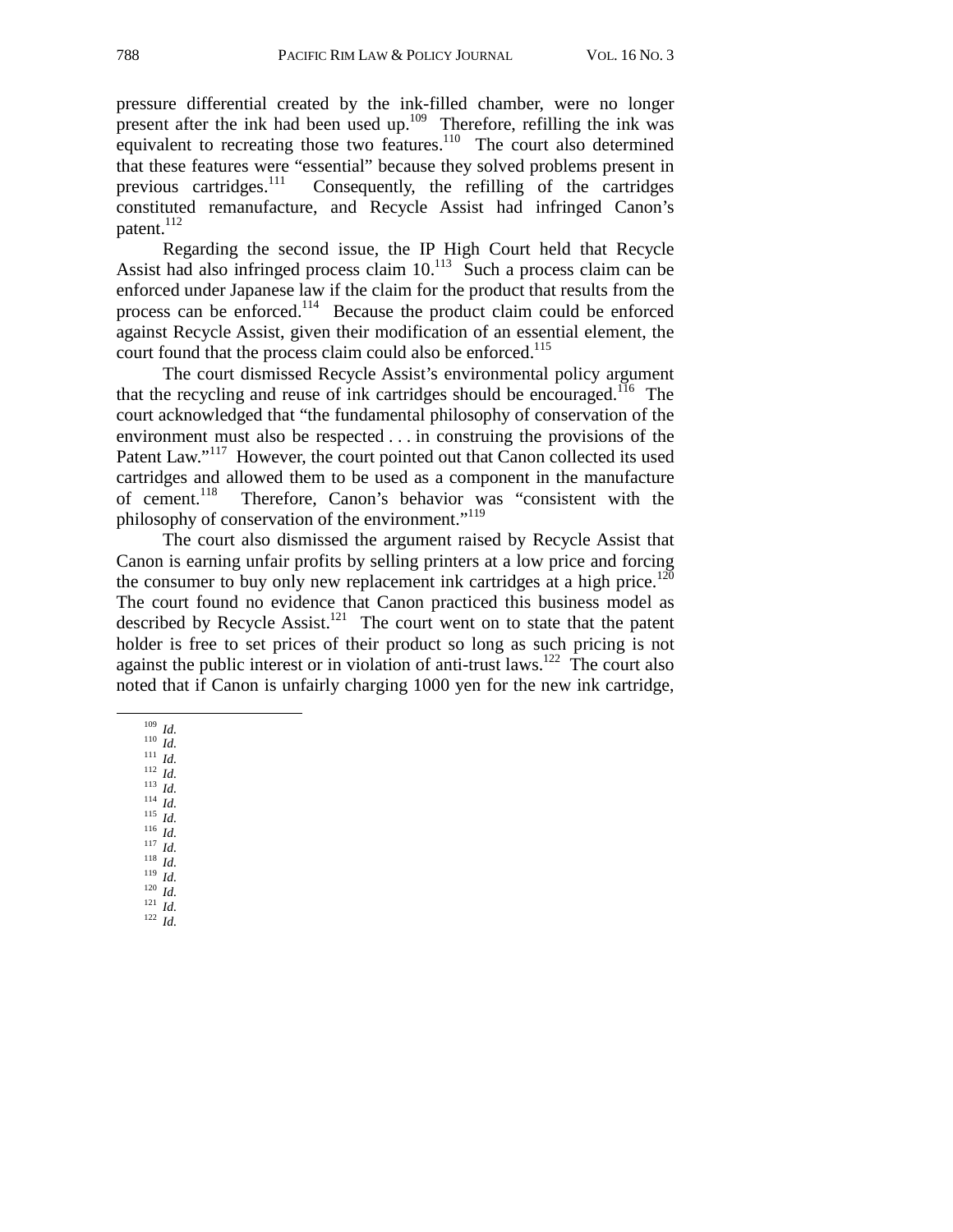Recycle Assist are almost as unfairly charging 600 yen for the reconditioned cartridge.<sup>123</sup>

# *D. The Ruling of the Intellectual Property High Court Will Influence Lower Courts in Japan*

The IP High Court was created in April 2005 in order to clarify lower court rulings in cases arising from intellectual property law.<sup>124</sup> Japanese patent cases generally originate in the Osaka or Tokyo District Court.<sup>125</sup> The IP High Court hears appeals of patent cases from these lower courts.126 Normally, the IP High Court sits in a panel of three judges when it hears a case on appeal from one of these courts of first instance.<sup>127</sup> However, the court has discretion to convene a Grand Panel of five judges to hear cases "where critical legal questions are involved or whose outcome might have significant impact on corporate activities."<sup>128</sup>

Even though courts in Japan's civil law system are not formally bound by precedent, the IP High Court's ruling in *Canon* sets an example that lower courts are likely to follow in similar circumstances.<sup>129</sup> It is significant that a Grand Panel of the IP High Court heard *Canon v. Recycle Assist* directly on appeal from the lower court. This case is only the third Grand Panel decision from the IP High Court since its creation in  $2005$ <sup>130</sup> Given the complexity of the repair issue, it is likely that the IP High Court intended this ruling to be the final answer on the issue of permissible repair of

lower courts as "precedents" as they would in a common law system. However, high courts in Japan can be influential. For example, decisions of the Japanese Supreme Court are "influential as interpretations of laws," and failure of a lower court to follow Supreme Court precedent may "constitute grounds for appeal to the Supreme Court." ZENTARO KITAGAWA, 1-1 DOING BUSINESS IN JAPAN § 1.01[1][g] (2005). 130 *See* Katsumi, *supra* note 124, at 210-11.

<sup>123</sup> *Id.* <sup>124</sup> *See* Shinohara Katsumi, *A Retrospective and a Prospective Look at the First Year of the Intellectual Property High Court*, 31 AIPPI J. 195, 196-98 (2006).<br><sup>125</sup> *See* Intellectual Property High Court, http://www.ip.courts.go.jp/eng/aboutus/jurisdiction.html.

The IP High Court also hears appeals from decisions made by the Japan Patent Office.<br><sup>126</sup> See Katsumi, *supra* note 124, at 202.<br><sup>127</sup> *Id.* at 210.<br><sup>128</sup> *Id.*; *see also* Yoshimi Ohara, *Japan's IP High Court: A Proacti available at* http://www.asialaw.com/default.asp?Page=20&PUB=68&ISS0=22451&SID=649616 (describing the purpose of the IP High Court and its Grand Panel); *see also* Kazuo Ohtake, *The IP High Court One Year On*, MANAGING INTELLECTUAL PROPERTY, 2006, *available at* http://www.managingip.com/?ISS=22151&PUBID=199&Page=17&SID=639388 (describing the IP High Court and its discretion to convene a Grand Panel) (last visited Apr. 8, 2007). The Grand Panel differs from an en banc panel of the United States Court of Appeals for the Federal Circuit. Though both seek to provide definitive answers to contentious questions of patent law, an en banc panel of the Federal Circuit includes all the judges of the Federal Circuit, whereas the Grand Panel comprises only five judges out of the nineteen on the IP High Court. *See* Katsumi, *supra* note 124, at 210.<br><sup>129</sup> Generally, in a civil law system such as that of Japan, decisions of higher courts do not bind the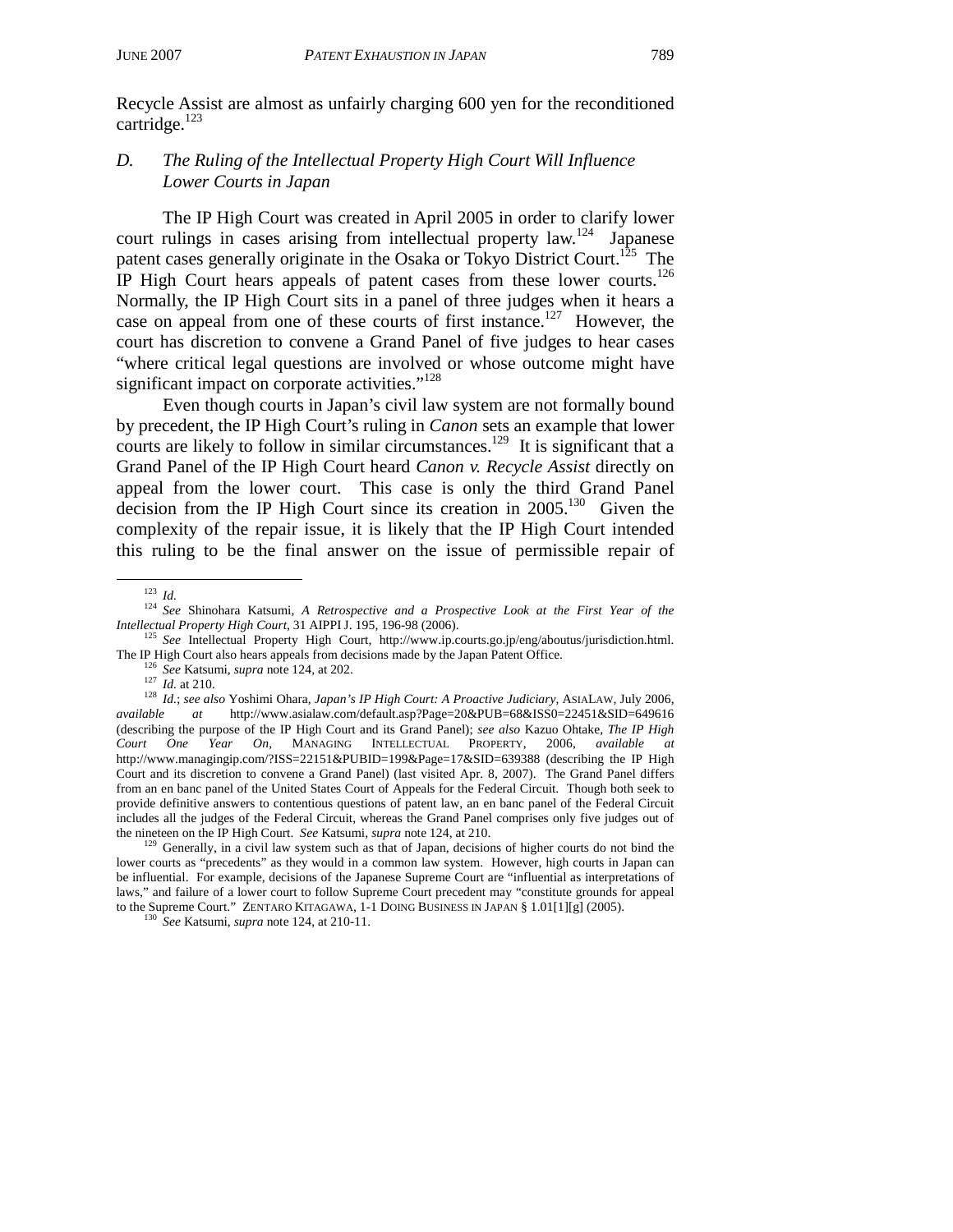patented products.<sup>131</sup> Therefore, lower courts will be looking to this decision to clarify the law regarding what constitutes permissible repair of a patented product.<sup>132</sup>

#### V. THE INTELLECTUAL PROPERTY HIGH COURT FAILED TO ESTABLISH A CLEAR TEST FOR PERMISSIBLE REPAIR

In its ruling in *Canon*, the IP High Court failed to create a clear test for the permissible repair of a patented product. The court described two situations when repair is not allowed. While the court's "Type 1 Condition" is reasonable, its "Type 2 Condition" is ambiguous because it does not provide a clear method by which a court should determine the technical problem an invention is meant to solve.

The IP High Court's "Type 1 Condition" is reasonable and capable of consistent application. Under the "Type 1 Condition," repair is not allowed if the product's useful lifetime has been spent.<sup>133</sup> To otherwise allow repair of a product that has been fully spent would effectively allow remanufacture of the product, because the owner in that case would simply be building a new product over the spent shell of the old product. The "Type 1 Condition" exception is reasonable because such remanufacture would remove market demand for the product, deprive the patent holder of the opportunity to sell a new item, and therefore deprive the patent holder of its rightful profit.

The second exception, however, is ambiguous and not helpful as precedent. Under the "Type 2 Condition," repair is not allowed if it involves the replacement of essential elements,<sup>134</sup> where an essential element is one that implements the invention's solution of a technical problem.<sup>135</sup> Unfortunately, the court did not give an explicit method by which to determine what technical problem an invention solves.<sup>136</sup> By not giving such a method, the court failed to define fully the essential element of the invention and thus failed to clearly state when repair is allowed.

<sup>&</sup>lt;sup>131</sup> Canon Inc. v. Recycle Assist Co., Ltd., *supra* note 12, at 236-37.<br><sup>132</sup> As of March 26, 2007, there have been no subsequent rulings in lower courts on the issue of permissible repair. A similar case, Seiko Epson Co. v. Ecorica Inc., was heard in Tokyo District Court. On October 18, 2006, the Court ruled in favor of defendant Ecorica, a company that recycles Seiko printer ink cartridges. However, the court ruled for the defendant only because Epson's patent was found to be invalid. The court did not reach the question of exhaustion. *See Recycle the Patent First*, JAPANESE IP NEWS, October 30, 2006, *available at* http://www.shinjyu.com/japaneseipnews/main.html#october302006

<sup>(</sup>last visited Apr. 8, 2007). 133 *See supra* Part IV.C. 134 *See id.* <sup>135</sup> *See id.* <sup>136</sup> *See* Suzuki & Date, *supra* note 70.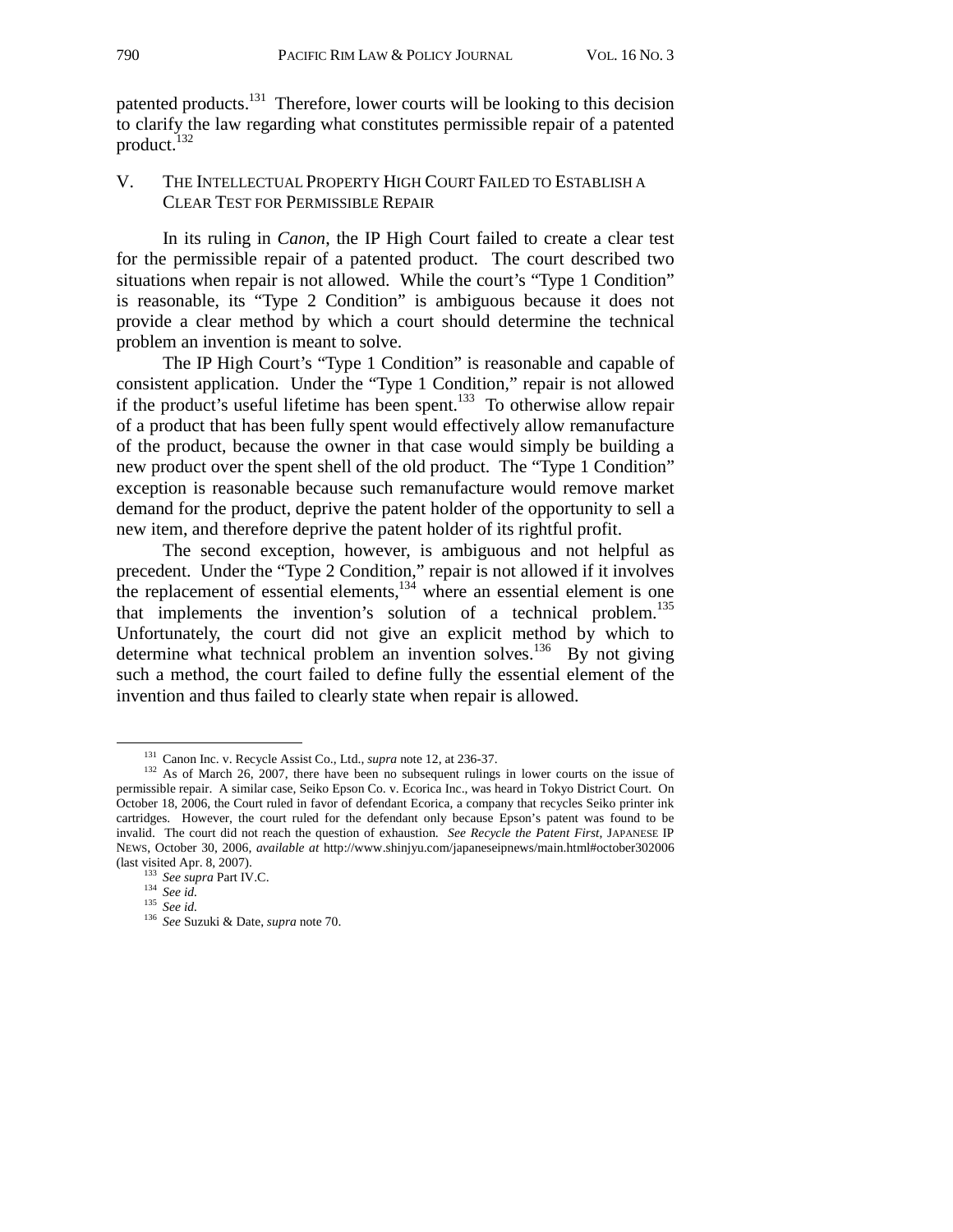Faced with a lack of guidance from the IP High Court, there are at least two methods a Japanese court could employ to define the technical problem that an invention solves. Neither is particularly helpful in creating uniformity of decision and ex ante clarity. The first method is a subjective standard, under which a court would identify the technical problem based on the inventor's description of the invention in the patent. However, such a standard would allow the inventor to define the technical problem in whatever way is most advantageous to limit the extent of allowed repair of the invention. The inventor already has considerable control over the scope of the patent through the drafting of claims. A court's adoption of this subjective standard would give the inventor even more control over the patent scope.

A second unsavory possibility is that a court will adopt an objective standard. Under this standard, the court itself would determine the technical problem solved by the invention. A court applying this objective standard would effectively have to reexamine the patent, searching the prior art and comparing it to the invention to determine what technical problem is being solved. Therefore, the court's determination of the technical problem would strongly depend on what prior art was used to make the comparison. This would lead to unpredictability of results in similar, future cases.

#### VI. THE CANON RULING WILL HAVE NEGATIVE IMPLICATIONS FOR JAPANESE CONSUMERS AND THE ENVIRONMENT

Because it failed to lay down a clear test for permissible repair, the IP High Court's decision in *Canon* will adversely impact Japanese ink cartridge purchasers and the environment. Without an unambiguous rule, Japanese courts deciding similar cases in the future may apply the *Canon* ruling so broadly as to find infringement in any repair of a printer ink cartridge. This will harm cartridge recyclers such as Recycle Assist, who will have to "reevaluate their business models" to make sure their recycling activities do not infringe on a manufacturer's patent rights.<sup>137</sup> Because the cartridge recycling industry benefits consumers by lowering the price of cartridges and benefits the environment by reusing cartridges, any chilling effect on the cartridge recycling industry will result in harm to consumers and the environment. In light of these negative effects, the Japanese courts should

 <sup>137</sup> *See* Canon Inc. v. Recycle Assist Co., Ltd., *supra* note 12, at 237. The ruling will also impact the way manufacturers draft their patent claims to try and achieve the greatest possible patent coverage if their product is one which might be recyclable. *Id.*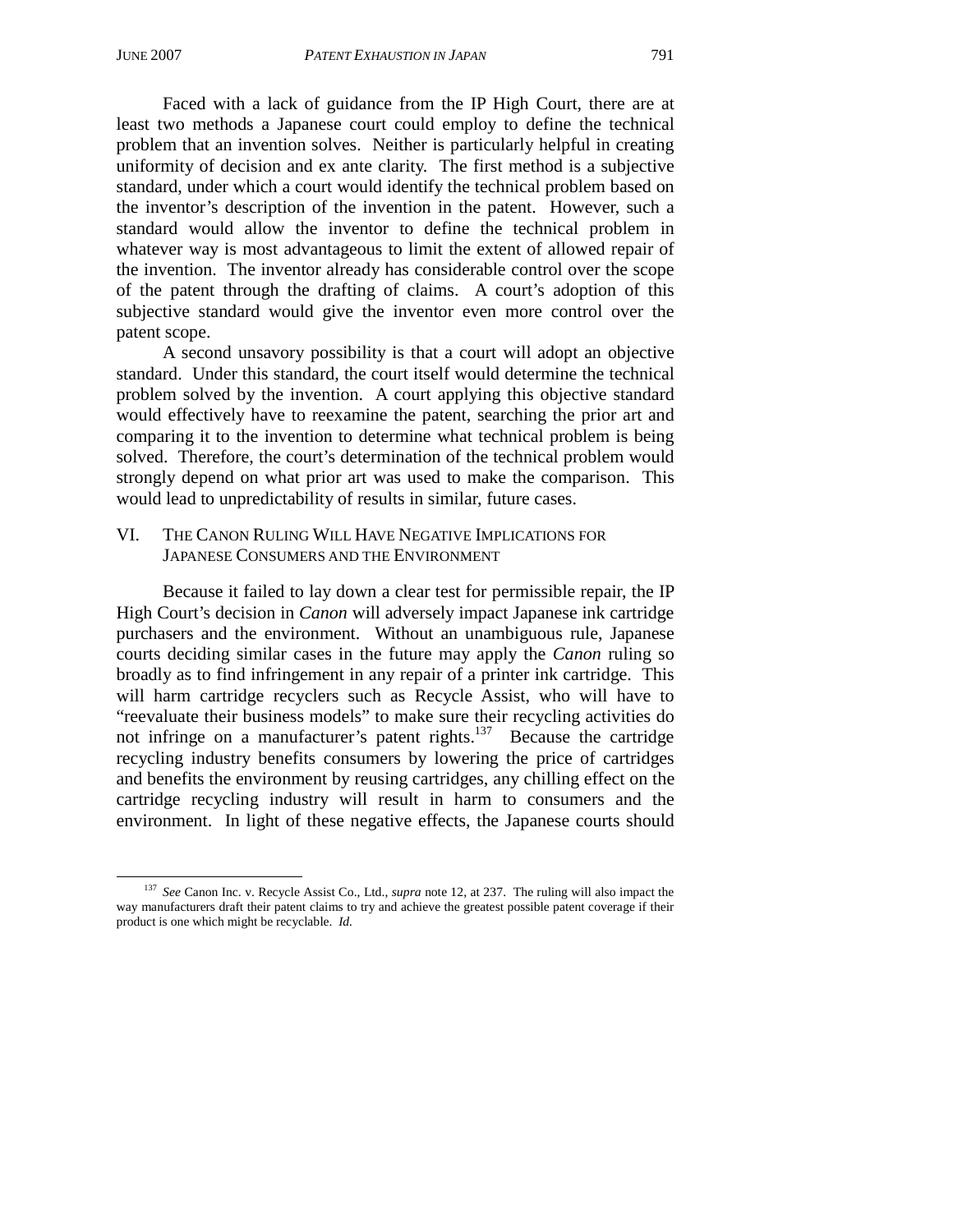revisit the *Canon* decision to provide a more clearly defined rule for permissible repair.

#### *A. The Unavailability of Recycled Cartridges Will Harm Consumers*

The absence of reconditioned ink cartridges on the market will allow printer manufacturers to charge a higher price for new cartridges, placing a burden on consumers. Printer manufacturers already charge a high price for their cartridges, $138$  and the availability of reconditioned cartridges prevents the manufacturers from holding a monopoly on printer supplies.<sup>139</sup> Without competition from the aftermarket of reconditioned cartridges, prices of printer cartridges would likely increase.<sup>140</sup>

Even with reconditioned ink cartridges available in many countries, new cartridges are expensive.<sup>141</sup> Printer owners currently pay more for printer supplies than they do for the printer itself.<sup>142</sup> Printer manufacturers may even artificially inflate the price of cartridges by reducing the amount of ink in a cartridge.<sup>143</sup> An older generation Hewlett-Packard ("HP") cartridge cost \$29.99 and contained 42 milliliters of ink, whereas a comparable newer generation cartridge costs the same but contains only 21 milliliters of ink.<sup>144</sup>

Cartridge prices are high in part because printer companies have adopted the pricing practice idea made famous by razor manufacturers in the past—charge a low price for the initial equipment, then make a profit by selling the additionally needed components.<sup>145</sup> Manufacturers sell their printers for "little or no margin," then make their margin on sales of ink in cartridges.146 Printer makers HP and Epson sell printers at as much as a 20% loss, but earn a 60% gross margin on ink jet and toner cartridges.<sup>147</sup> The Financial Times reported that during a period in 2002 when most other divisions of HP were losing money, its printer and imaging division posted

<sup>&</sup>lt;sup>138</sup> Mike Himovitz, *Set Priorities When Buying Next Printer*, THE BALTIMORE SUN, Sept. 11, 2000.<br><sup>139</sup> *See* IITC amicus brief, *supra* note 15, at 3.<br><sup>140</sup> *Id.*<br><sup>141</sup> The ink itself is expensive as well. Costing nearl

Packard printer ink may be among the most expensive liquids on the planet. *See* Scott Morrison, *HP finds formula to turn ink into gold: US group is making a radical move, says Scott Morrison*, FINANCIAL TIMES,

Sept. 2, 2004.<br><sup>142</sup> *See* IITC amicus brief, *supra* note 15, at 7.<br><sup>143</sup> Pui-Wing Tam, *A Cheaper Way to Refill Your Printer – Big Retailers Start Services To Fill Up Ink Cartridges at Half The Cost of Buying New Ones, T* 

<sup>&</sup>lt;sup>145</sup> Spring, *supra* note 1.<br><sup>145</sup> Spring, *supra* note 1.<br><sup>146</sup> Court Rejects Patent Suit Filed by Hewlett-Packard, THE OREGONIAN, Aug. 14, 1997.<br><sup>147</sup> See Spring, *supra* note 1.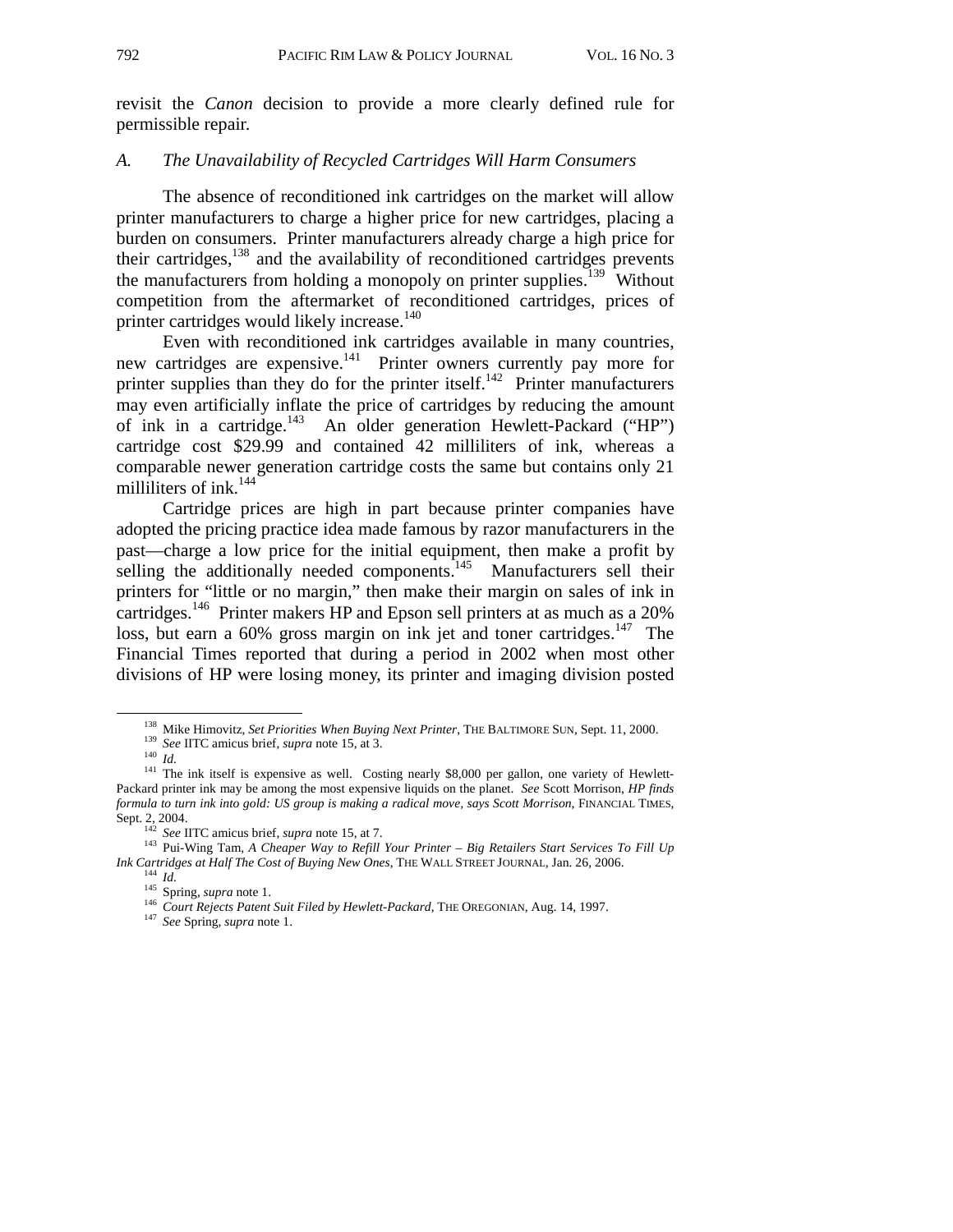profits of \$768 million, with more than half of that division's sales coming from supplies, including ink cartridges.148 The Wall Street Journal reported that HP makes over two-thirds of its profits from printer cartridges.<sup>149</sup>

Consumers in the United States have taken advantage of the availability of reconditioned ink cartridges, and cartridge prices may be dropping as a result. In early 2006, market analysts at Lyra Research estimated that reconditioned cartridges made up approximately 18% of the ink cartridge market in the United States.<sup>150</sup> The market share of reconditioned cartridges in North America is projected to reach nearly 29% by 2009.151 The top three cartridge-refilling franchises in the United States nearly doubled the number of their stores over the course of the year ending February 1, 2006.<sup>152</sup> Certain retailers even provide cartridge-refilling services in their stores, charging half the price of a new cartridge.<sup>153</sup> Possibly as a result of competition from reconditioned and refilled cartridges, new cartridge prices have decreased in the United States.<sup>154</sup>

Printer manufacturers assert that refilled cartridges produce lower quality prints and thus provide less value to consumers. HP has stated that because its printers and cartridges are designed to work together, a refilled cartridge may be unreliable and create poor quality printouts.<sup>155</sup> In a 2003 study, QualityLogic, Inc. found that 54% of tested remanufactured cartridges showed problems, compared with just 1% of new HP color-ink cartridges and 6% of new HP black-ink cartridges.<sup>156</sup> In 2004, Consumer Reports found that use of reconditioned cartridges did not necessarily lead to a lower printing cost per page for color prints, due to lower quality, fading, and clogging of the print head.<sup>157</sup> However, the same study showed that reconditioned ink cartridges were likely to lead to a cost savings for black text printing.158

<sup>&</sup>lt;sup>148</sup> Paul Abrahams & Francesco Guerrera, *HP Faces Probe Into Printer Market*, FINANCIAL TIMES, May 16, 2002.

May 16, 2002. 149 Tam, *supra* note 143.<br><sup>150</sup> Darlin, *supra* note 2.<br><sup>151</sup> Tam, *supra* note 143.<br><sup>152</sup> Craig Berosh, *U.S. Franchises Experienced Impressive Growth in 2005*, RECHARGER MAGAZINE, Feb. 1, 2006, *available at* http://www.rechargermag.com/articles/37407?issueTopic=17 (last visited Apr. 8,

<sup>154&</sup>lt;br>
155 Iam, *supra* note 2.<br>
155 Iam, *supra* note 143.<br>
155 *Iam, supra* note 143.<br>
157 *See Off-Brand Printer Inks: False Economy, supra* note 14.<br>
<sup>157</sup> *See Off-Brand Printer Inks: False Economy, supra* note 14.<br>
<sup>1</sup> quality of reconditioned ink cartridges. *See* Jana Sellers, *Are We on the Verge of a "Pricing War" with Printer Cartridges?*, CURRENT ANALYSIS, *available at* http://www.currentanalysis.com/news/detail.asp?id=10040 (last visited Apr. 8, 2007).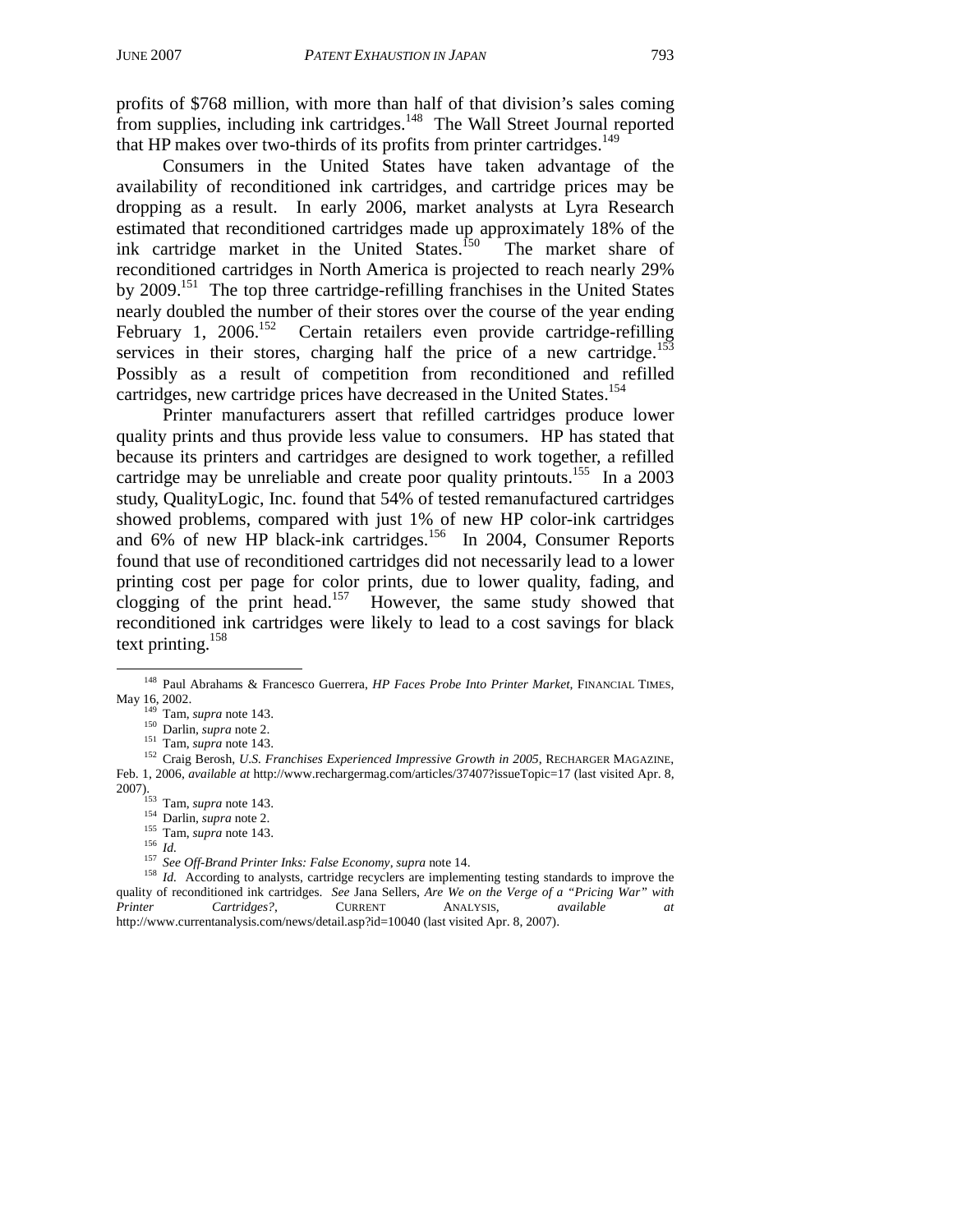Even if reconditioned cartridges are of lower quality than new cartridges, it is still reasonable to provide the consumer this lower-priced alternative. Consumers benefit from simply having the reconditioned cartridges on the market.<sup>159</sup> Once the cartridges are available, consumers can decide whether the cost savings are worth the risk of printer damage or low print quality. If consumers choose not to buy the reconditioned cartridges, then there is little harm to the cartridge manufacturers. If some consumers do choose to buy the reconditioned cartridges, then those consumers must have decided that it was in their interest to buy those cartridges. In a situation such as this, consumers can police their own interests.

#### *B. Prevention of Cartridge Reuse Will Harm the Environment*

The *Canon* decision will discourage ink cartridge reuse and will therefore harm the environment. In an amicus brief for an American ink cartridge case, *Lexmark Int'l, Inc. v. Static Control Components, Inc.*, <sup>160</sup> the International Imaging Technology Council ("IITC") described cartridge reconditioning as the "highest form of recycling, as it affords reuse" and does not require large amounts of energy to melt down the plastic of the cartridges.<sup>161</sup> If the plastic cartridges were placed in a landfill, they would take over a thousand years to degrade.<sup>162</sup> IITC also states that the typical cartridge reconditioner restores "338 cartridges per month, and is therefore saving 264 gallons of oil and 845 pounds of solid waste from landfills each month."<sup>163</sup> Many environmental advocacy groups, including the World Land Trust, use ink cartridge recycling as a way of raising money.<sup>164</sup>

Recycle Assist raised similar environmental concerns that were dismissed by the IP High Court.<sup>165</sup> The court acknowledged that Patent Law should be applied in a way that is mindful of environmental concerns.<sup>166</sup> However, the court found that Canon's behavior was actually

 <sup>159</sup> *See* Mary L. Azcuenaga, *Address to Boston University School of Law: Recent Issues in Antitrust* 

<sup>&</sup>lt;sup>160</sup> 387 F.3d 522 (6th Cir. 2004).<br><sup>161</sup> *See* IITC amicus brief, *supra* note 15, at 2.<br><sup>162</sup> *See id.*, at 3.<br><sup>163</sup> *See id.*, at 3.<br><sup>164</sup> *See Sam Bond, Court Case Tightens Company's Grip on Its Ink Cartridges, EDIE.N* 2006, http://www.edie.net/news/news\_story.asp?id=11035&channel=0 (last visited Apr. 8, 2007).<br><sup>165</sup> Canon Decision, *supra* note 3.<br><sup>166</sup> *Id*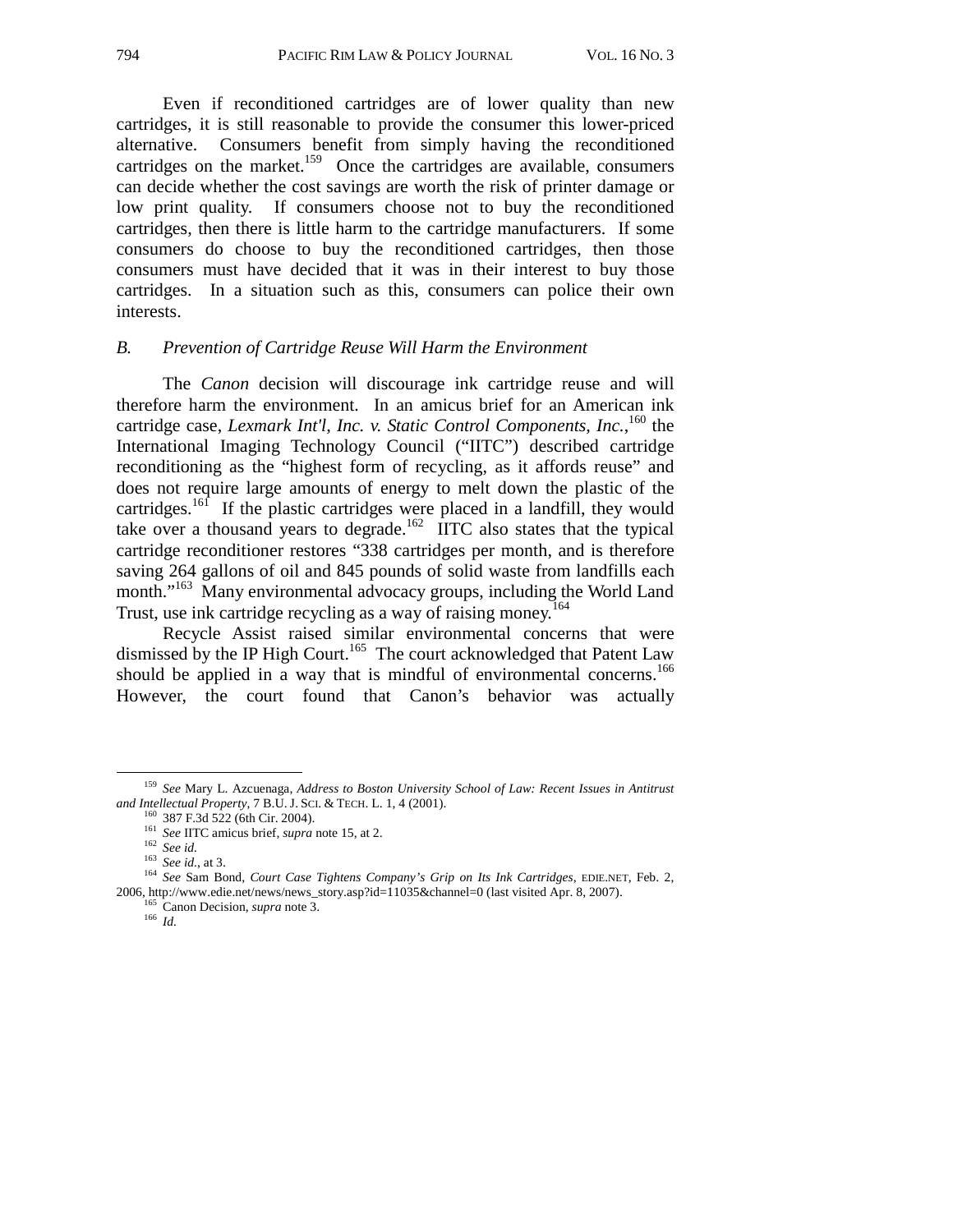environmentally sound because Canon collected discarded cartridges and sold them for use as a heat source in cement manufacture.<sup>167</sup>

This reasoning is specious, given that this method of "reuse" comes nowhere close to recouping the large amounts of energy, time, and labor needed to manufacture the ink cartridge. Those expenditures are most efficiently recouped by reusing the ink cartridge as an ink cartridge and not simply as fuel for making concrete.

# VII. THE INTELLECTUAL PROPERTY HIGH COURT SHOULD MODIFY THE REPAIR TEST

Given the possible negative effects of the *Canon* ruling on consumers and the environment, and the uncertainty it will likely cause for ink cartridge recyclers, the IP High Court should revisit and clarify the essential element test.<sup>168</sup> There are two ways in which the court might clarify the test. Preferably, the court should adopt the less ambiguous, though broader, test for permissible repair applied by courts in the United States. Alternatively, the court should modify the essential element test and allow a finding of permissible repair when the essential element being replaced is a staple good.

# *A. The Intellectual Property High Court Should Adopt a Broader Repair Test from United States Patent Law*

The IP High Court should look to the United States for guidance in formulating a more precise rule to distinguish repair from reconstruction. United States courts have a broader but more definite rule regarding repair, and allow much more extensive repair to a patented product than Japanese courts.169 The United States Federal Circuit Court of Appeals has applied

<sup>&</sup>lt;sup>167</sup> *Id.* 168 Alternatively, the Japanese Supreme Court could overrule the IP High Court and define a new standard for repair.<br><sup>169</sup> Differing exhaustion and repair doctrines create a barrier to commerce between nations, and

recently there have been efforts to reduce this barrier through harmonization of the intellectual property laws of the major industrial countries including the United States and Japan. The most important of these efforts has been the Agreement on Trade-Related Aspects of Intellectual Property Rights, December 15, 1993, 33 I.L.M. 81 (1994) [hereinafter TRIPs]. However, TRIPs failed to address the issue of exhaustion. Article 6 states that nothing in the agreement "shall be used to address the issue of the exhaustion of intellectual property rights." *Id.* art. 6. This omission has been criticized by various commentators. *See* Donnelly, *supra* note 7, at 497; Vincent Chiappetta, *The Desirability of Agreeing to Disagree: The WTO, TRIPs, International IPR Exhaustion and a Few Other Things*, 21 MICH. J. INT'L L. 333, 345-46 (2000).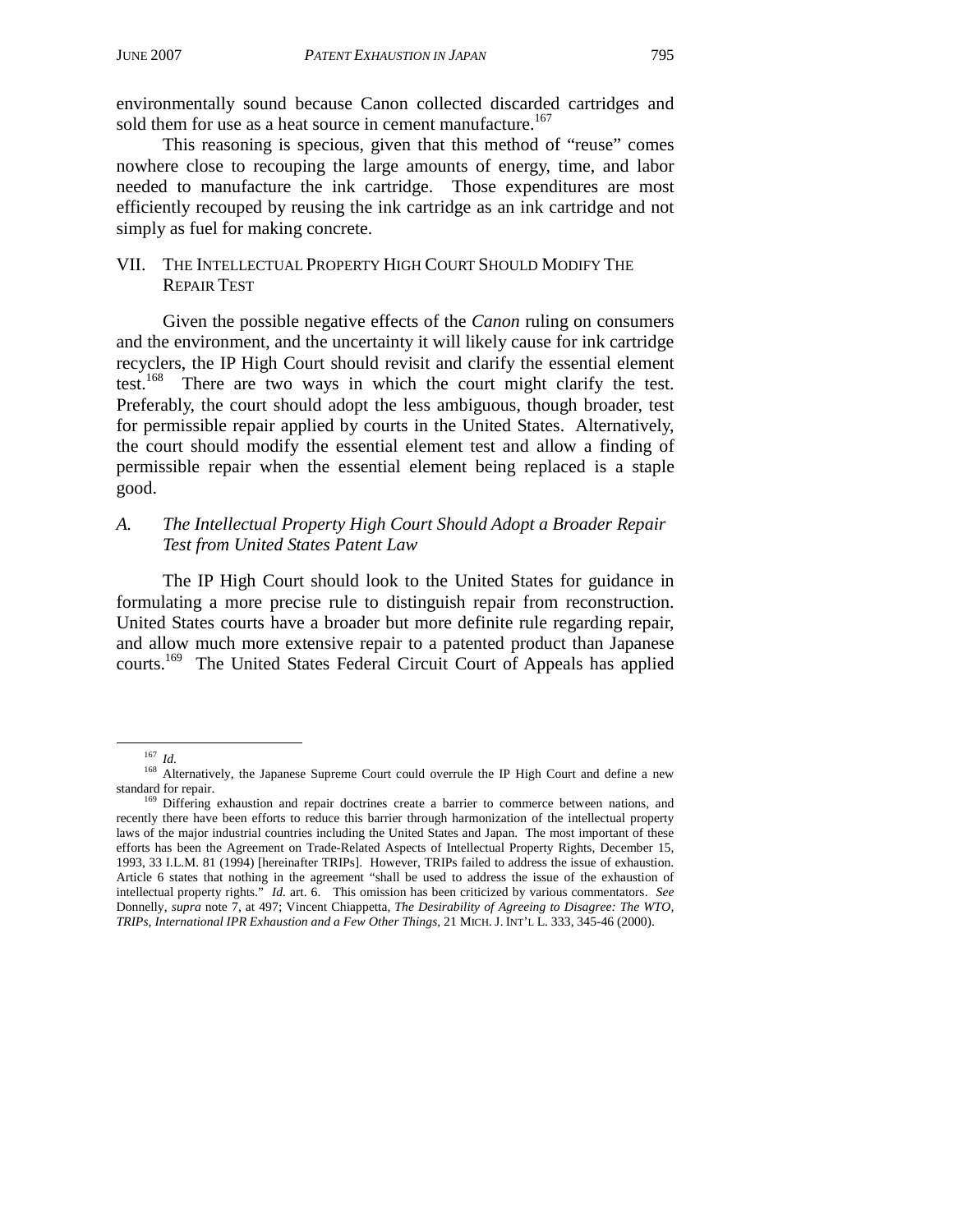this broader test to find that modifications to render new ink cartridges reusable are noninfringing acts of repair, not reconstruction.<sup>170</sup>

Although the United States courts have a broader definition of permissible repair, there are some commonalities between the repair doctrines as applied in the two countries. As in Japan, the right to repair in the United States does not extend to complete reconstruction of the product.171 Courts in the United States use the idea of spentness of the product to distinguish repair from reconstruction.<sup>172</sup> Repair of a patented product is not allowed if the useful life of the product has expired, or if the product as a whole is "spent."<sup>173</sup> This spentness test is analogous to the "Type 1 Condition" described by the IP High Court in *Canon*. 174 Under United States case law, an element of an invention is spent when it is impractical or not feasible to continue using it.<sup>175</sup> A finding of spentness does not require that it is impossible to continue using the product.<sup>176</sup>

However, unlike Japanese courts, United States courts have explicitly rejected the IP High Court's "Type 2 Condition," under which repair is distinguished from reconstruction based on whether the replaced component is an essential part of the product.<sup>177</sup> Under United States law, the size or importance of the replaced part is "not relevant when determining whether conduct constitutes repair or replacement."<sup>178</sup> Furthermore, the patentee's intent regarding whether the product should be reused "does not bar reuse of the patented article, or convert repair into reconstruction."<sup>179</sup>

The Federal Circuit Court of Appeals has applied this broader standard of permissible repair to find that ink cartridges can be modified and

<sup>&</sup>lt;sup>170</sup> See Hewlett-Packard Co. v. Repeat-O-Type Stencil Mfg. Corp., 123 F.3d 1445, 1454-55 (Fed. Cir. 1997).<br>
<sup>171</sup> *See* FMC Corp. v. Up-Right, Inc., 21 F.3d 1073, 1077 (Fed. Cir. 1994).<br>
<sup>172</sup> Aro Mfg. Co. v. Convertible Top Replacement Co., 365 U.S. 336, 346 (1961).<br>
<sup>173</sup> *Id.*<br>
<sup>174</sup> *See supra* Part IV.C.<br>
<sup>175</sup> Sag

Co. v. Progressive Medical Tech., Inc., 85 F.3d 1570, 1575 (Fed. Cir. 1996) (holding that a "purchaser may repair or replace any unpatented component that wears out or otherwise becomes 'spent,' whether or not the patentee believed . . . that it would be necessary to do so."). Generally, U.S. courts have held that the patent holder's intent to restrict repair is not controlling unless it is accompanied by some contractual agreement between the patent holder and the purchaser. *See* Mallinckrodt, Inc. v. Medipart, Inc., 976 F.2d 700, 707-708 (Fed. Cir. 1992). *But see* Sandvik Aktiebolag v. E.J. Co., 121 F.3d 669, 674 (Fed. Cir. 1997) (holding that "although the repair . . . issue does not turn on the intention of the patentee alone," the fact that the patentee itself did not sell replacement parts supports a finding that supply of replacement parts by another party is reconstruction and not repair).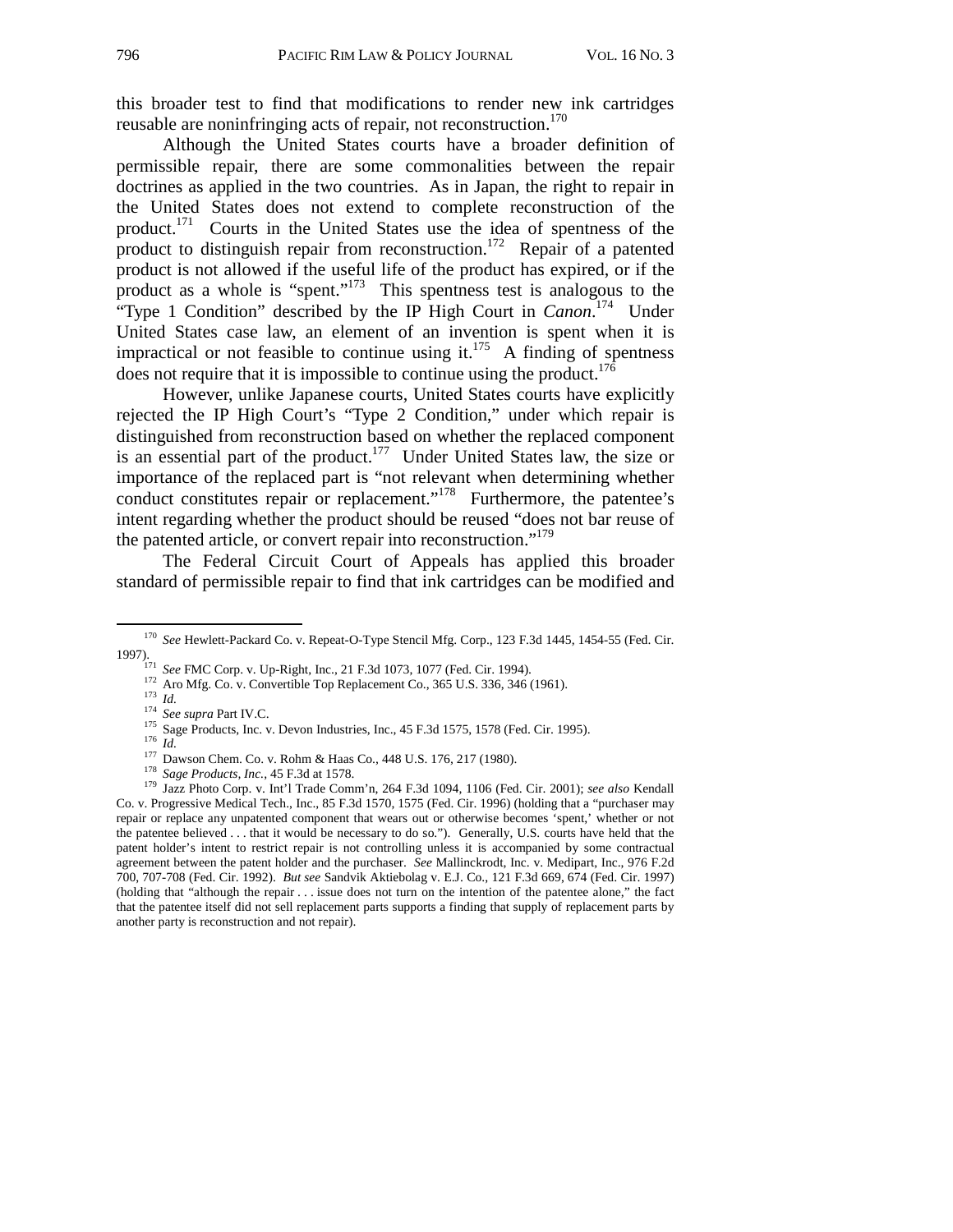resold without infringing on the patent rights of the manufacturer. In *Hewlett-Packard Co. v. Repeat-O-Type Stencil Manufacturing Corp.*, the Federal Circuit addressed an issue similar to that in *Canon* but found no infringement in the defendant's modification of HP cartridges to make them refillable.180 Even though HP intended the cartridges to be discarded after their ink was expended, that intent alone did not limit the scope of the purchaser's ability to use, resell, or repair the cartridges.<sup>181</sup> The court acknowledged that there was no bright-line rule distinguishing repair from reconstruction, but stated that the defendant's modification was allowed.<sup>182</sup> Because Repeat-O-Type had modified cartridges that were not yet spent, its activities were "more akin to permissible 'repair' than to impermissible 'reconstruction.'"183 In so ruling, the Federal Circuit expressed a much broader idea of permissible repair than the Japanese courts, permitting the modification of the brand new ink cartridge even before its use.<sup>184</sup>

Given the potential negative effects of the *Canon* ruling, the IP High Court should clarify its test for permissible repair by adopting the United States rule. Under American repair doctrine, a court must consider the spentness of the invention as a whole when deciding whether repair is permissible, and should not consider the essential nature of the modified elements. The Japanese courts' adoption of this rule would effectively keep the "Type 1 Condition" of the *Canon* ruling and eliminate the "Type 2 Condition."<sup>185</sup> Such an adoption would give Japanese courts a much clearer rule to apply when deciding whether repair of a patented product is allowed, and would remove the uncertainty created by the *Canon* decision.

# *B. Alternately, Japanese Courts Should Modify the Repair Test by Creating an Exception when the Essential Element is a Staple Good*

If the IP High Court refuses to adopt a broader rule for permissible repair, it should carve out an exception to its essential element rule and allow repair when the modified essential element of the product is a staple good. A staple good is defined as a commonly used object or a substance "that is a

<sup>185</sup> See supra Part VI.C.

<sup>&</sup>lt;sup>180</sup> Hewlett-Packard Co. v. Repeat-O-Type Stencil Mfg. Corp., 123 F.3d 1445, 1455 (Fed. Cir. 1997).<br><sup>181</sup> *Id.* at 1454.<br><sup>182</sup> *Id.* at 1452.<br><sup>182</sup> *Id.* at 1452.<br><sup>183</sup> *Id.*<br><sup>182</sup> *Id.* at 1452.<br><sup>183</sup> *Id.*<br><sup>184</sup> HP als

court rejected that claim because the ink itself was "not within the scope of the asserted claims." *Id.* at 1454. *See also* Elaine Stracker, Hewlett-Packard Co. v. Repeat-O-Type Stencil Manufacturing Corp., 13 BERKELEY TECH. L.J. 175, 184-96 (1998) (criticizing the Federal Circuit's decision for both legal and policy-based reasons).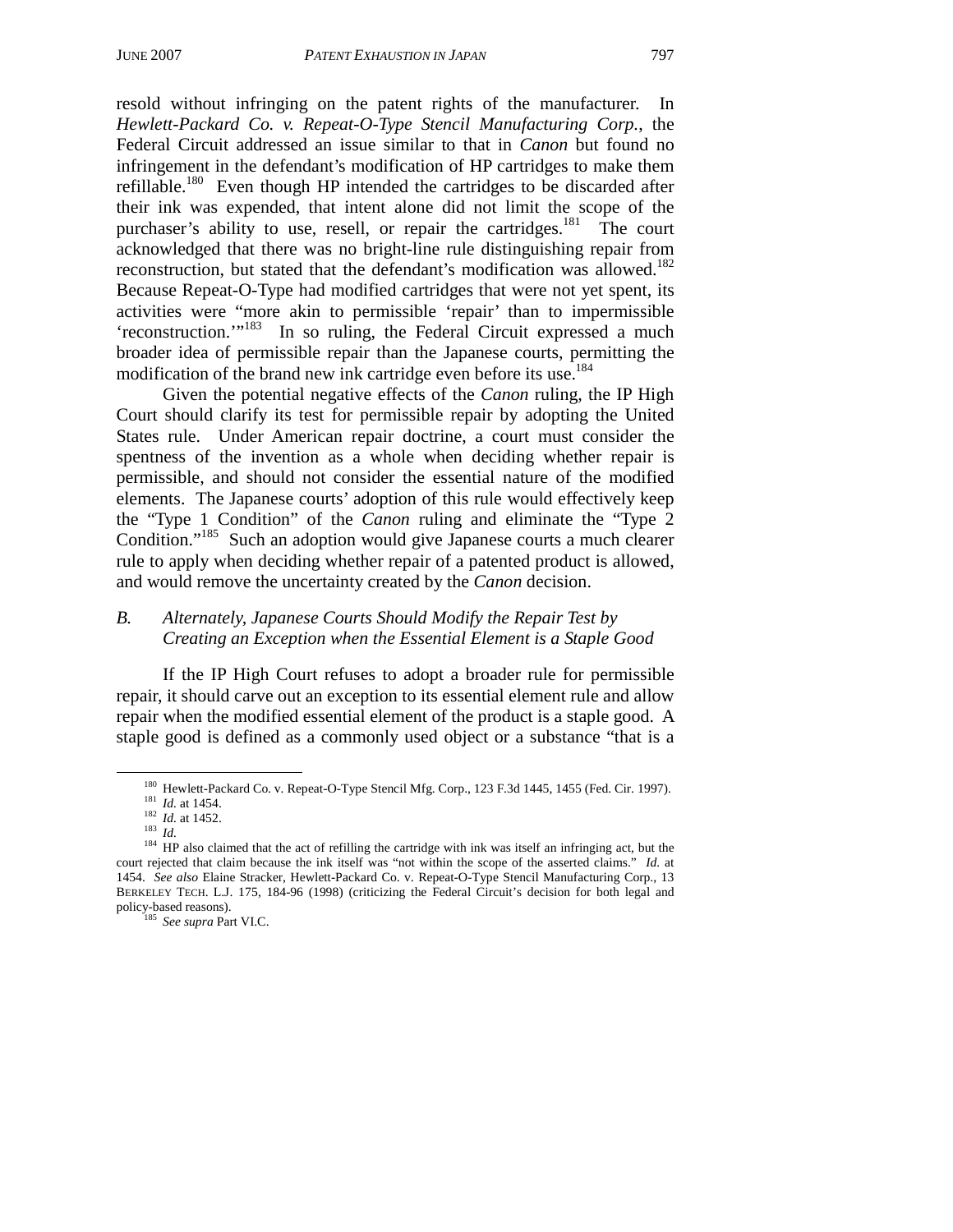component of a patented product . . . but also has other practical uses."<sup>186</sup> Creating an exception for staple goods would bring the *Canon* repair test into line with Japanese law regarding contributory infringement.<sup>187</sup> Under this modified repair test, the activities of Recycle Assist would likely have been found to be permissible repair and not infringing reconstruction.

There is a close relationship in patent law between repair doctrine and contributory infringement. Under the doctrine of contributory infringement, a party who supplies a particular component of a patented invention can be liable if the component is used to practice the patented invention and if the supplier knew that it would be so used.<sup>188</sup> Often a party accused of contributory infringement will argue that the component being supplied was merely used for repair of the patented product and not for reconstruction.<sup>189</sup>

It is likely the Japanese courts formulated the essential element test for permissible repair based on the definition of contributory infringement in Japanese law. The essential element language used by the *Canon* court<sup>190</sup> is very similar to the language in the Japanese Patent Act that defines contributory infringement.<sup>191</sup> The Act defines contributory infringement as the supply of an article used to make a patented product, where the article is "indispensable for solving the problems through the invention concerned."<sup>192</sup> In other words, it is infringement to supply a component if that component is one that solves the technical problem addressed by the invention. This is essentially the same rule as the "Type 2 Condition" applied by the *Canon* court. However, under the Act there is no contributory infringement if the article supplied is one which is "generally distributed in Japan," in other words a staple good.<sup>193</sup> If the Japanese courts created their repair test by

<sup>&</sup>lt;sup>186</sup> BLACK'S LAW DICTIONARY 1442 (8th ed. 2004). The concept of staple good plays an important role in antitrust law related to acts of "tying." *See infra* Part VIII A.

*See* Tokkyo Hō [Patent Law], Law No. 121 of 1959, art. 101(2), *translated in* 6 EHS LAW BULL. SER. no. 6850A (2002) (defining contributory infringement as knowingly supplying a component to be

used in an infringing manufacturer, if that component is not a staple good "generally distributed in Japan"). <sup>188</sup> *See id.*; *see also* 35 U.S.C. § 271(c) (2006) (defining contributory infringement in United States paten

<sup>&</sup>lt;sup>189</sup> See Husky Injection Molding Sys. Ltd. v. R & D Tool & Eng'g Co., 291 F.3d 780, 784 (Fed. Cir. 2002) (stating that "[b]oth an alleged direct infringer and an alleged contributory infringer benefit from the permissible repair exception."); Aro Mfg. Co. v. Convertible Top Replacement Co., 377 U.S. 476, 483 (1964) (holding that sale of parts to be used in repair of a patented product constituted contributory infringement); *see also* James C. Bageman, *Contributory Infringement and the "Repair Doctrine"*, 38 S. Cal. L. Rev. 363, 368-71 (1965) (discussing the interplay between repair and contributory infringement in the *Aro Manufacturing* cases).

<sup>&</sup>lt;sup>190</sup> *See supra* Part IV.C.<br><sup>191</sup> Tokkyo Hō [Patent Law], Law No. 121 of 1959, art. 101(2), *translated in* 6 EHS LAW BULL. SER.<br>10. 6850A (2002).

 $\frac{192}{193}$  *Id.* 193 *Id.*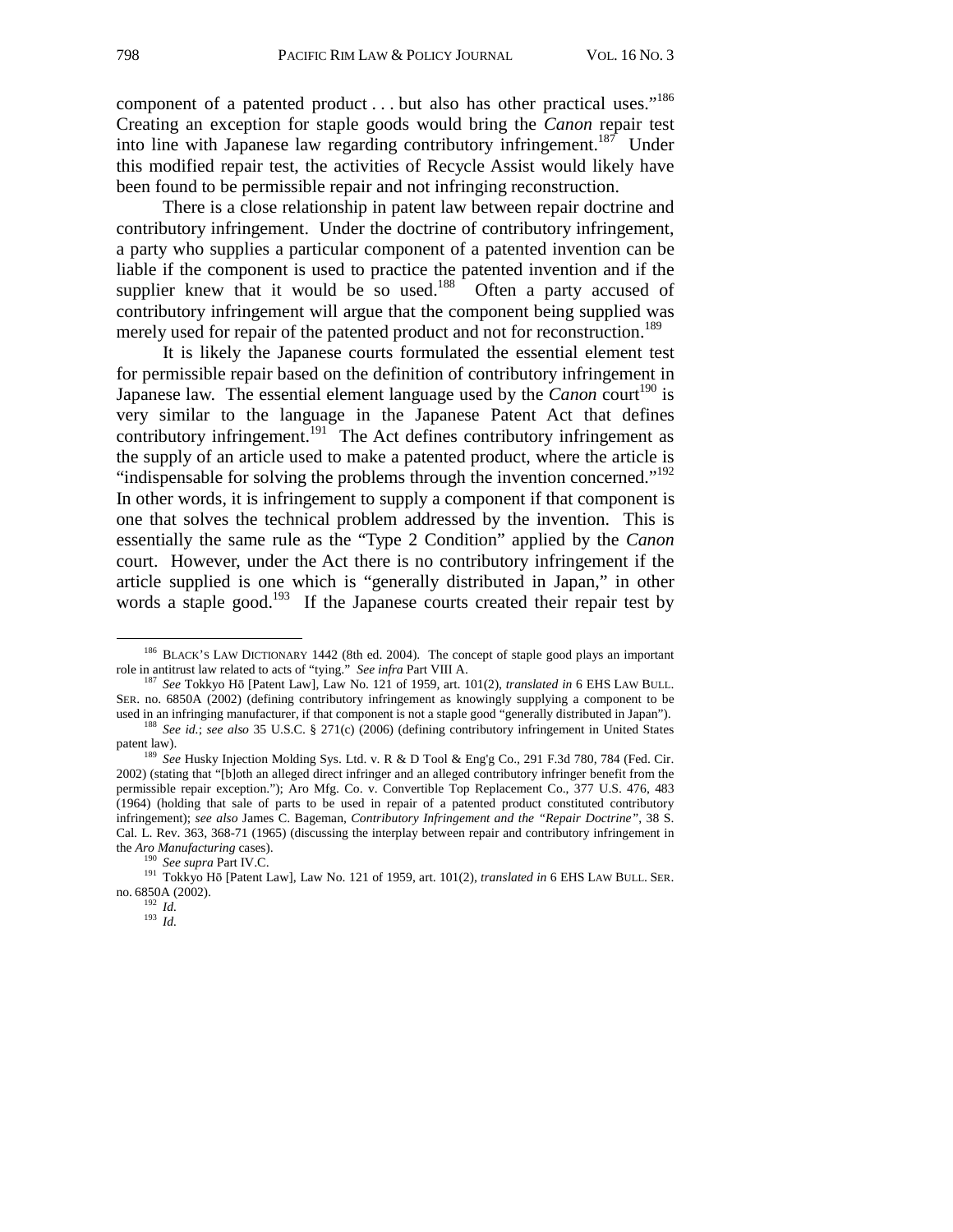borrowing language from the definition of contributory infringement, it seems reasonable that they might return to the definition and borrow its last provision to find permissible repair when the essential element being repaired is a staple good.

If the IP High Court had applied a modified essential element test that included an exception for staple goods, it is possible the court would have found the activities of Recycle Assist to be permissible repair. The court found two features that were essential elements of Canon's invention: the capillary forces at the interface of the chambers and the pressure differential created by the ink-filled chamber.<sup>194</sup> Those elements were no longer present after the ink had been used up and were recreated by refilling the cartridge with ink.<sup>195</sup> These essential elements of the invention are dependent on the presence of ink. Therefore, if ink is a staple good, a court might find under the proposed modified test that the essential elements are so closely dependent on the ink itself that the replacement of ink is repair and not reconstruction.

#### VIII. JAPAN SHOULD ADOPT THE PATENT MISUSE DEFENSE FROM UNITED STATES LAW

Finally, Japanese courts should adopt the United States doctrine of patent misuse by tying to provide a defense to accused infringers. Certain provisions in the Civil Code of Japan<sup>196</sup> could allow Japanese courts to fashion legal doctrines even when they are not based on acts of legislation, so long as those doctrines are meant to further the public welfare or policy goals. A court could rely on these provisions to recognize a defense of patent misuse asserted by an accused infringing recycling company, particularly if the assertion was based on such public welfare concerns as consumer or environmental benefits. Had the defense of patent misuse by tying been available at the time of the *Canon* case, Recycle Assist could have successfully asserted it.

# *A. Patent Misuse Provides a Defense to Infringement under United States Law*

In the United States, an accused infringer may avoid liability by asserting the defense of patent misuse. Under this court-created, equitable doctrine, a patent holder improperly exploits its patent by impermissibly

 <sup>194</sup> Canon Decision, *supra* note 3. <sup>195</sup> *Id.* <sup>196</sup> *See* Minpō, arts. 1 and 90, *translated in* 2 EHS LAW BULL. SER. no. 2100 (2002).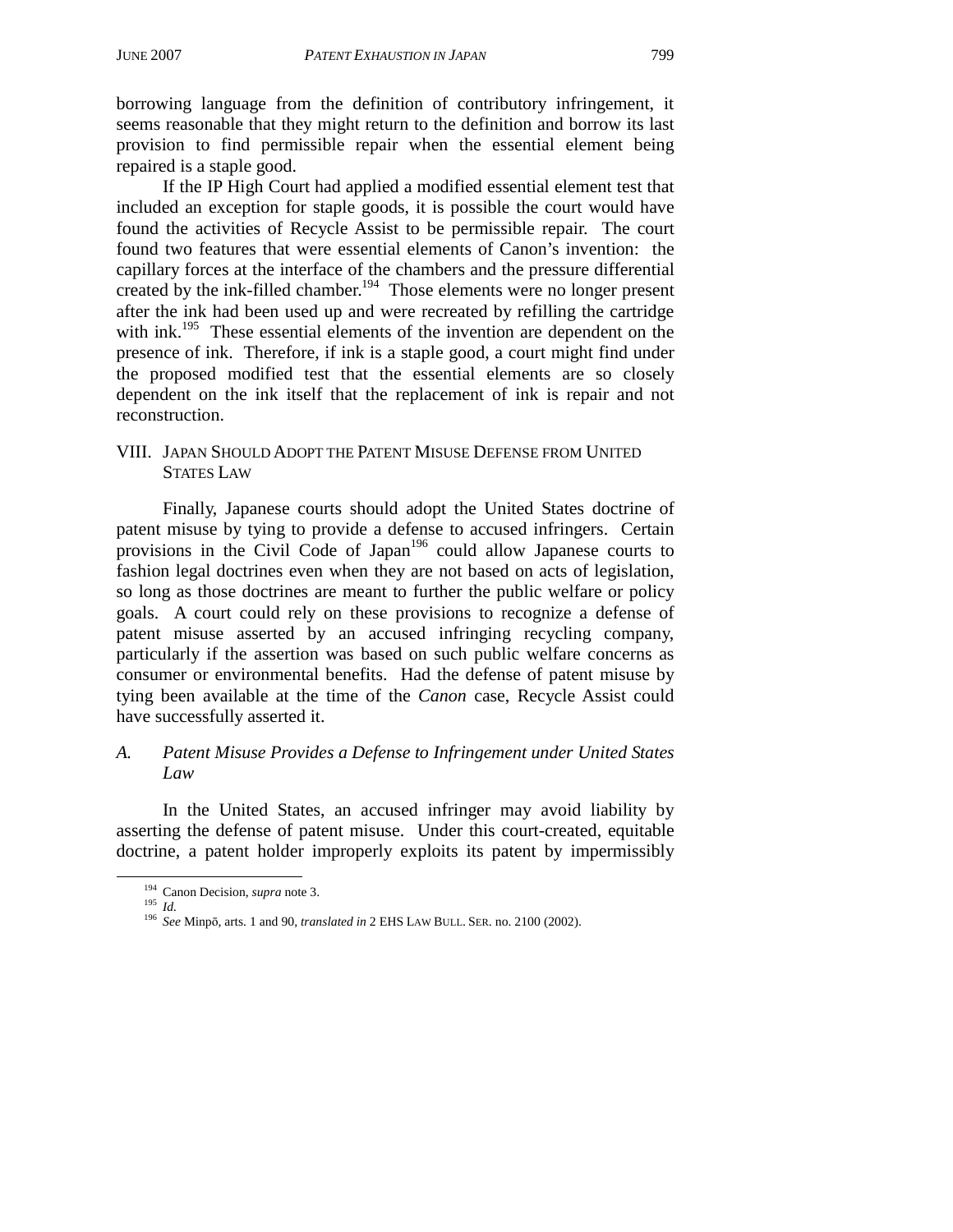broadening the scope of its patent protection with anticompetitive effect.<sup>197</sup> Patent misuse operates as an affirmative defense to an accusation of infringement.<sup>198</sup> If an accused infringer can establish such misuse, then the court will not allow the patent holder to pursue any remedy for the infringement.<sup>199</sup> One way in which a patent holder can improperly exploit its patent is through "tying," where the patent holder conditions the license of a patented product on the purchase of a separate, unpatented staple  $good.<sup>200</sup>$ 

There are four conditions that an accused infringer must show to establish patent misuse through tying. In 1986, the Federal Circuit Court of Appeals sanctioned a test laying out the first three elements.<sup>201</sup> First, a finding of misuse by tying requires that the patented product can be sold separately from the unpatented product.<sup>202</sup> Second, the unpatented product must be a staple good in commerce.<sup>203</sup> In this context, a staple good is a common good "that is a component of a patented product . . . but also has other practical uses."204 Third, the patented and unpatented products must be tied so that a consumer is forced to buy the unpatented staple good in order to use the patented product.<sup>205</sup>

In 1988, Congress added one final requirement that the patented product must have market power.<sup>206</sup> Market power is generally defined as the ability to raise prices without losing sales.<sup>207</sup> Even if the patent owner conditions the license or sale of a patented product on the purchase of a separate product, this does not constitute misuse unless "the patent owner has market power in the relevant market for the ... patented product."<sup>208</sup> The party asserting patent misuse through tying must show this requisite market power. $209$ 

<sup>208</sup> 35 U.S.C. § 271(d)(5) (2006). <sup>209</sup> Illinois Tool Works Inc. v. Independent Ink, Inc., 547 U.S. 28, 41 (2006) (holding that the existence of a patent per se does not create a presumption that the patented product has market power sufficient to establish an antitrust claim). This decision overturned previous U.S. Supreme Court decisions relying on the presumption that a patent confers market power. *See* Morton Salt Co. v. G. S. Suppiger Co.,

<sup>&</sup>lt;sup>197</sup> Virginia Panel Corp. v. MAC Panel Co., 133 F.3d 860, 868 (Fed. Cir. 1997).<br><sup>198</sup> *Id.*<br><sup>199</sup> CHISUM, *supra* note 8, at § 19.04.<br><sup>200</sup> Virginia Panel Corp., 133 F.3d at 869.<br><sup>201</sup> Senza-Gel Corp. v. Seiffhart, 803 F

*also* Jefferson Parish Hospital Dist. No. 2 v. Hyde, 466 U.S. 2, 17 (1984) (stating that the presence of market power is likely when a product's market share is high).<br><sup>208</sup> 35 U.S.C. 8 271(*A*)(5) (2006)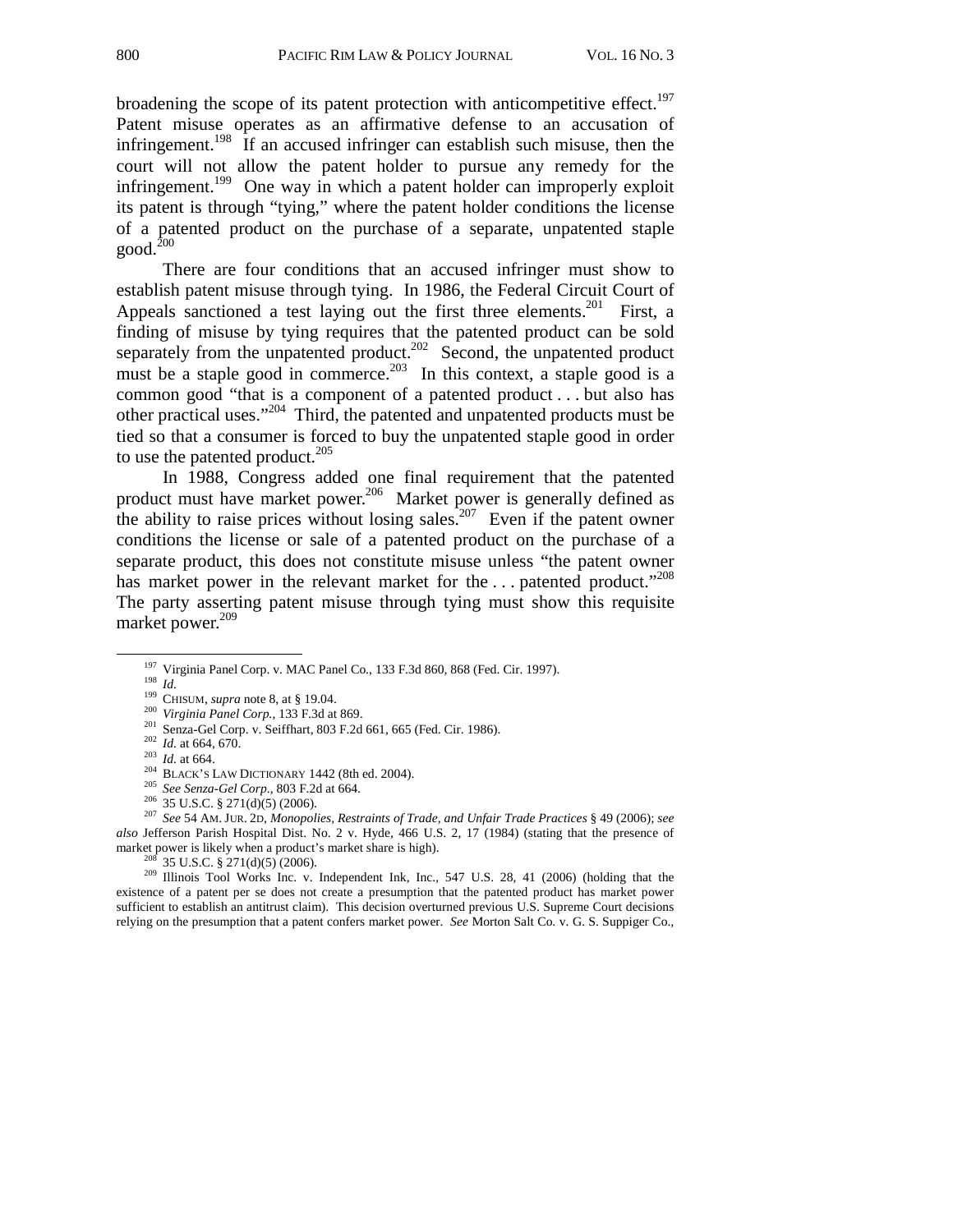The doctrine of patent misuse through tying is a product of the same pro-competition policy aims that give rise to statutory anti-trust law in the United States. A patent itself is a limited monopoly, but the patent right does not give the patent holder carte blanche to engage in anticompetitive activity.<sup>210</sup> When a patent holder attempts to create a tying arrangement to leverage its patent monopoly into another market, it may be subject to claims under the Sherman Act,<sup>211</sup> the Clayton Act,<sup>212</sup> and the Federal Trade Commission Act.<sup>213</sup> The same act of tying may serve as the basis of a statutory antitrust complaint as well as the basis of the accused infringer's patent misuse defense.<sup>214</sup>

# *B. Japanese Courts Could Allow an Accused Infringer to Assert Patent Misuse as a Defense*

Unlike United States law, Japanese statutory law provides no opportunity for statutory antitrust counterclaims to be brought against a patent holder by an accused patent infringer. The Japanese government enacted the Antimonopoly Act in 1947 to prohibit private monopolies and other unfair business practices.<sup>215</sup> However, the Act explicitly states that its provisions do not apply to activities recognized as valid under the Patent Law of Japan. $^{216}$ 

Although lacking statutory relief, an accused infringer in Japan may be able to successfully assert something similar to a common law, nonstatutory defense. Courts in Japan can apply legal doctrine in the interests of public welfare or public policy, even if the doctrine is not based on any legislation.<sup>217</sup> Two provisions of the Civil Code of Japan give courts this ability. Article 1 of the Civil Code dictates that "[a]ll private rights shall conform to the public welfare."218 Article 90 of the Civil Code provides that "[a] juristic act which has for its object such matters as are contrary to public

l 314 U.S. 488, 491-92 (1942); Mercoid Corp. v. Mid-Continent Inv. Co., 320 U.S. 661, 664-65 (1944);

Carbice Corp. of Am. v. American Patents Dev. Corp., 283 U.S. 27, 31 (1931).<br><sup>210</sup> *See* Louis Kaplow, *The Patent-Antitrust Intersection: A Reappraisal*, 97 HARV. L. REV. 1813, 1817 (1984) (analyzing the conflict between

<sup>&</sup>lt;sup>211</sup> 15 U.S.C. §§ 1-7 (2006); see e.g. id. § 1 (prohibiting contracts in restraint of trade).<br><sup>212</sup> Id. §§ 12-27; 29 U.S.C. §§ 52-53 (2006); see, e.g., 15 U.S.C. § 13(a) (prohibiting contracts tending to create a monopol

<sup>&</sup>lt;sup>213</sup> *Id.* §§ 41-58; *see, e.g., id.* § 45 (prohibiting unfair methods of competition).<br><sup>214</sup> Senza-Gel Corp. v. Seiffhart, 803 F.2d 661, 668 (Fed. Cir. 1986).<br><sup>215</sup> Shiteki Dokusen no Kinshi Oyobi Kosei Torihiki no Kaku Prohibition of Private Monopolization and Maintenance of Fair Trade], Law No. 54 of 1947, art. 1, *translated in* 2 EHS LAW BULL. SER. no. 2270 (2002).<br><sup>216</sup> *Id.* art. 23. <sup>217</sup> *See* Minpō, arts. 1 and 90, *translated in* 2 EHS LAW BULL. SER. no. 2100 (2002).<br><sup>218</sup> *Id.* art. 1.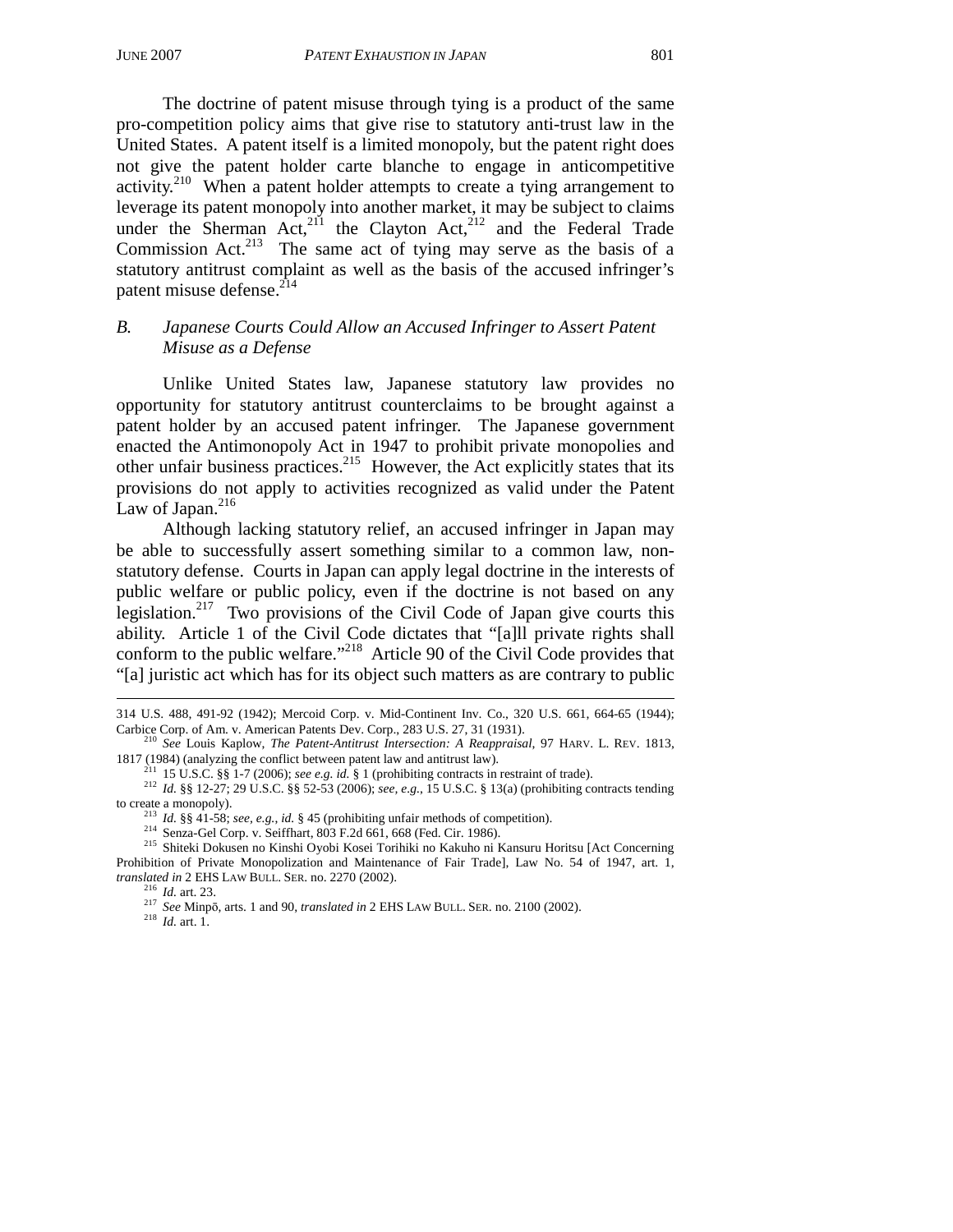policy or policy of the law is null and void."<sup>219</sup> A Japanese court has discretion under these provisions to carve out a rule similar to an equitable, judicially created doctrine in a common law legal system.<sup>220</sup> Therefore, an accused infringer could assert a defense of patent misuse in a Japanese court. A court might recognize such a defense if the accused infringer based it on public welfare concerns, such as the consumer and environmental benefits of cartridge recycling.

Had the patent misuse doctrine been available in Japanese law at the time of the *Canon* case, Recycle Assist might have successfully asserted patent misuse as a defense to Canon's infringement charge. In this hypothetical case, Recycle Assist would have to prove four elements: 1) that the patented Canon cartridge is a tying product whose reuse is only possible through the purchase of ink; 2) that the ink could be sold separately from the cartridge; 3) that the ink is a staple good not claimed in Canon's patent; and 4) that Canon has market power in the cartridge market. If Recycle Assist were able to prove these four elements, it could show that Canon was misusing its patent to gain an advantage in the ink market and in effect broaden the scope of its cartridge patent to cover the unpatented ink. $^{221}$ 

However, Canon may be able to successfully rebut Recycle Assist's assertion of patent misuse in this hypothetical. Recycle Assist's defense would fail if Canon could prove that its ink is not a staple good because it is specifically designed for use in its printer cartridges. To do so, Canon would need to demonstrate that the quality of its ink is far greater than commonly available, staple ink.

#### IX. CONCLUSION

The IP High Court's decision in *Canon v. Recycle Assist* failed to provide the clarity that Japan sought when establishing the IP High Court.

<sup>&</sup>lt;sup>219</sup> *Id.* art. 90.<br><sup>220</sup> *See* Toshiko Takenaka, *Harmonizing the Japanese Patent System with its U.S. Counterpart Through Judge-made Law: Interaction Between Japanese and U.S. Case Law Developments*, 7 PAC. RIM L. & POL'Y J. 249, 277 (1998) (describing a "clear trend" in recent cases showing the "eagerness of Japanese courts to adopt U.S. patent law doctrines."); *see also* Kenneth L. Port, *Japanese Intellectual Property Law in Translation: Representative Cases and Commentary*, 34 VAND. J. TRANSNAT'L L. 847, 895 (2001) (discussing an instance when a Japanese court took a "surprisingly U.S.-approach" and extended statutory law to sanction inappropriate conduct by the defendant in a trademark case).<br><sup>221</sup> The question of anticompetitive practices by printer manufacturers has arisen in Europe. In 2002,

the European Union Commission announced it would launch an investigation into whether printer manufacturers used illegal, anticompetitive tactics to force consumers to buy the manufacturers' ink cartridges instead of cheaper alternatives. Abrahams & Guerrera, *supra* note 148. As of 2004, the investigation had stalled. *See EU Considers Lexmark Ink Cartridge Probe*, RECYCLING TODAY, January 15, 2004, *available at* http://www.recyclingtoday.com/news/news.asp?ID=5197&SubCatID=20&CatID=8.